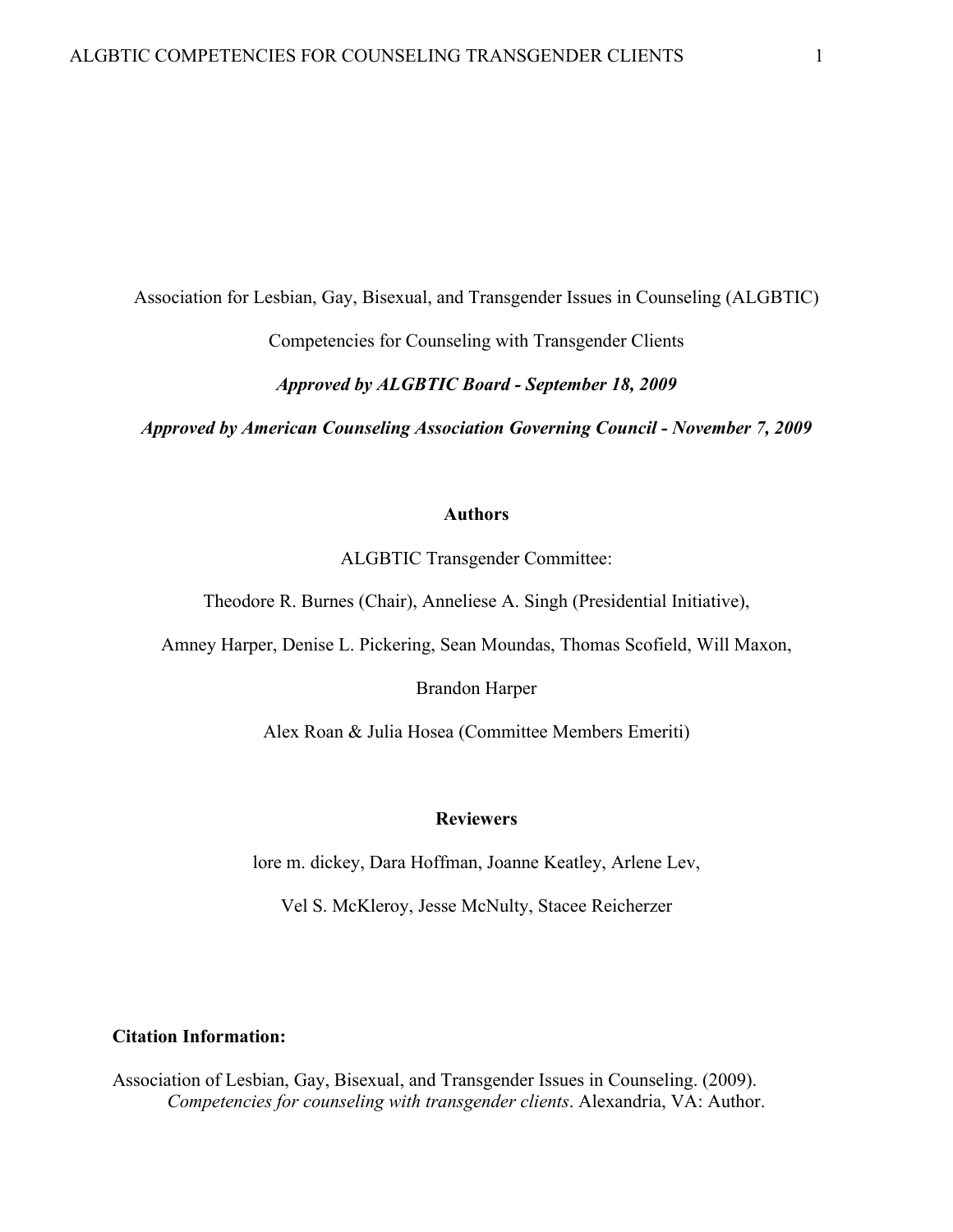## *Theoretical Framework*

This document contains suggested competencies for use in counseling with transgender clients. These competencies are geared toward professionally trained counselors who work with transgender individuals, families, groups, or communities. These competencies are based on a wellness (e.g., Myers & Sweeney, 2005), resilience (Singh, Hays, & Watson, in press), and strength-based approach (e.g., Bockting, Knudson & Goldberg, 2007; Carroll, 2010; Lev, 2004; Vanderburgh, 2007) for working with transgender clients. The authors of these competencies come from diverse theoretical and professional backgrounds in working with transgender clients, advocating for transgender communities, and having relationships with transgender people.

Across this diversity, the authors share a common approach of affirming that all persons have the potential to live fully functioning and emotionally healthy lives throughout the lifespan along the full spectrum of gender identity and gender expression. The authors advocate using a strength-based approach to highlight the strengths and resilience of transgender individuals as they experience their lives due to the significant experiences of multiple oppressions transgender people may have. Further, the authors believe that counselors are in the unique position to endeavor to make institutional changes in the environment in which they work more safe for transgender people.

The authors built a theoretical framework from which they constructed these competencies. This framework in part stemmed from the authors' acknowledgment of their biases – both their own and those of the society in which they live. The authors chose to be transparent about their theoretical framework in order to not only share their assumptions about transgender people, but also to acknowledge that all individuals hold biases of which they are not yet aware. Therefore, the authors met as a committee weekly or biweekly for over a year to identify these biases and develop strength-based competencies. The authors also sought the expertise of seven independent reviewers who ranged in their experiences of clinical, advocacy, and research with transgender issues.

The authors conceptualized this approach from a theoretical orientation of counseling that integrates multicultural (Sue & Sue, 2008), social justice (Goodman et al, 2004) and feminist (Worell & Remer, 2003) approaches, which acknowledge the influence of privilege, power and oppression on clients' lives. These theoretical approaches provide a lens for identifying, documenting the experiences of, and working to meet the needs of transgender clients. These approaches also provide a framework for the macro-level implications for working with transgender individuals and communities and allowed the authors to recognize how gender identity intersects with a client's multiple sociocultural identities (e.g., race, ethnicity, sexual orientation, etc.).

In addition to their theoretical orientation to counseling, the authors strived to incorporate counselors' multiple professional roles into the theoretical framework of these competencies. For example, the importance of social justice and advocacy as part of counselors' work with transgender clients is acknowledged (e.g., Carroll, 2010). The authors referenced the LGB Competencies (AGLBIC, 2003) and the ACA Advocacy Competencies (Lewis, Arnold, House,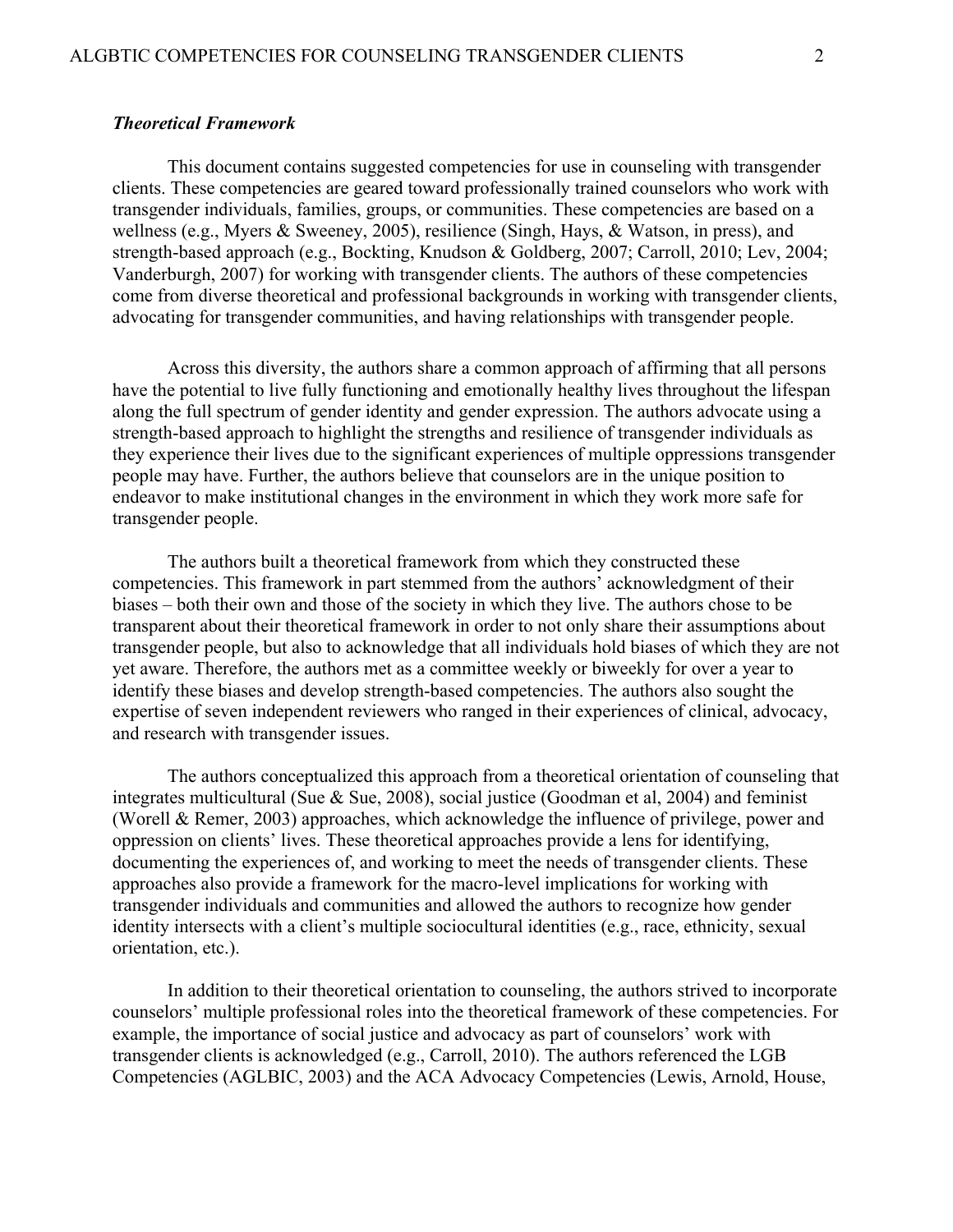& Toporek, 2003) to ensure counselors' roles as advocates integrate a systemic, multicultural approach to wellness.

Another important aspect of the authors' theoretical framework stemmed from the authors' beliefs about how these competencies should be used. These competencies should not be used in lieu of professional training in working with transgender clients, and supervision of trainees by licensed professionals (as well as consultation among professionals) is essential and provides ongoing continuing education for individuals working with transgender clients. There are established World Professional Association of Transgender Health Standards of Care (Meyer et al., 2001 – previously known as the Harry Benjamin Standards of Care) for working with transgender clients, and the authors do not intend that these competencies replace the WPATH Standards of Care, but that they complement them and are used in the training of counselors and establishing best practices in the counseling field with transgender clients.

Best practices for professional counselors working with clients from marginalized communities (e.g., AGLBIC, 2003) articulate the need for counselors to be familiar with all eight domains of these competencies in order to demonstrate cultural competence with transgender clients. Further, although there may be overlap among the different areas of these competencies, it will be important to review all areas to incorporate common themes of the areas as well as counseling strategies that are unique to particular sections.

# *Transgender-Affirmative Language*

In addition to their theoretical framework, the authors consulted many different theoretical and empirical sources (see Reference List) and the seven reviewers of this document to identify appropriate, transgender-affirmative language to use in these competencies. The authors of this document recommend the following as a growing list of some of the least restrictive terms available for use with transgender people, which are excerpted with permission from the Lambda Legal (2008) publication*, Bending the mold: An action kit for transgender youth* (See Appendix A). Although specific terms are used throughout the document, it is important to recognize the continuous evolution of language is to be expected with regard to working with transgender clients as there are many terms that are used within transgender communities.

Despite identifying and using a common language that was pervasive throughout the competencies, the authors thought it important to note that language in transgender (and any cultural) communities varies and that these competencies would not dictate "accurate" or "correct" language. In addition to language surrounding constructs of gender identity, the authors also recognize that the correct use of self-identified, gender affirming pronouns for transgender clients are also important. For example, gender-neutral pronouns such as "ze" and "hir" are a critical addition to counselors' vocabulary when working with some transgender clients. It is important to honor the set of pronouns that clients select and use them throughout the counseling process. At the same time, counselors should also be aware that some transgender individuals do not identify with gender-neutral pronouns and identify with traditional gender pronouns. Specifically, this language used should be directed by the client and affirm the client's selfidentified gender throughout the transition process, especially in instances where the counselor's perception and the client's perception differ.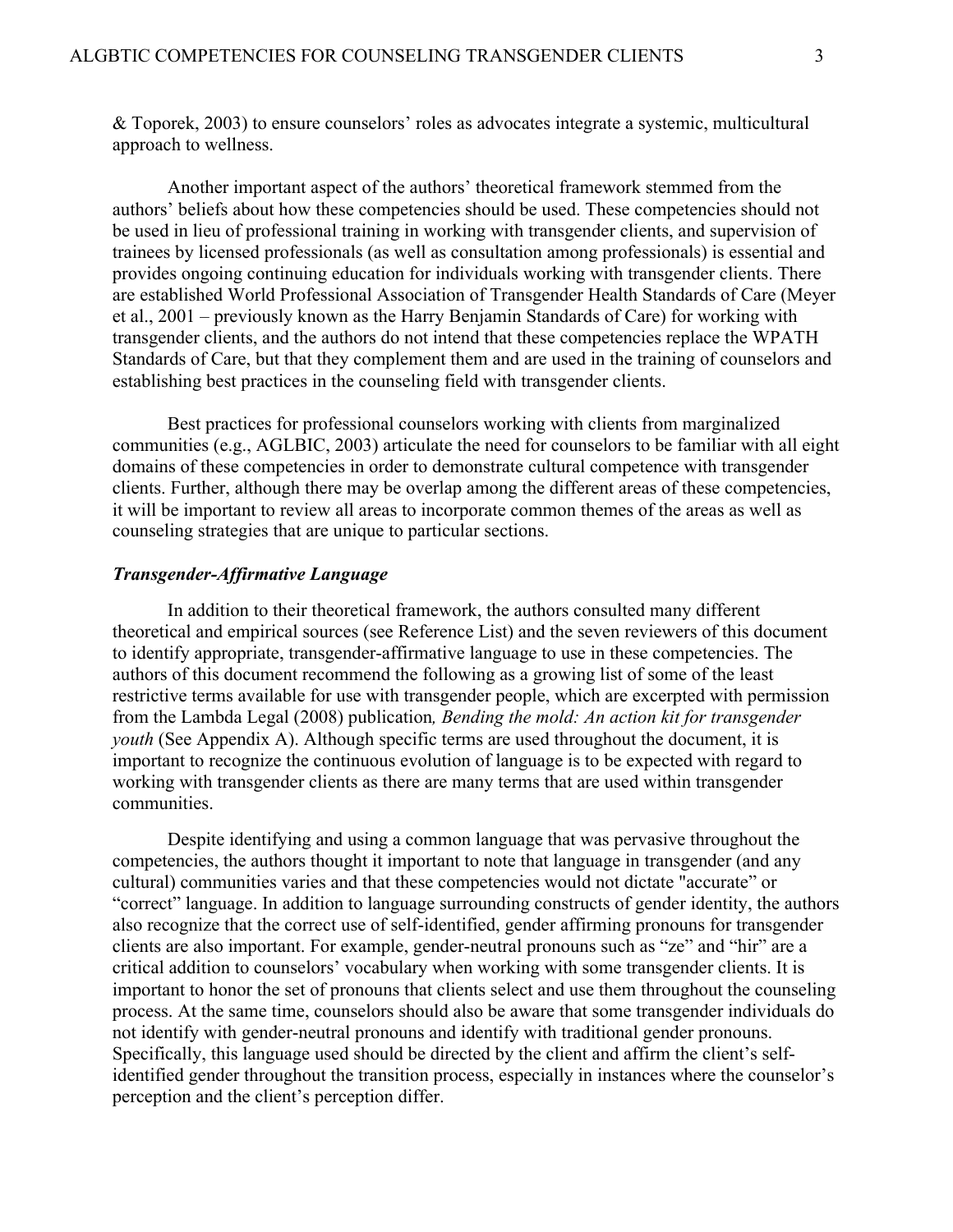The authors felt it important to note that transgender people have been historically marginalized and pathologized by diagnostic and assessment systems and recognized that they would need to position themselves within the debate about the pathology of transgender individuals and share how their position influences their approach to counseling work with transgender clients at the initial counseling meeting. Using the Minority Stress Model (Meyer, 2003), the authors believe that gender identity is in no way a mental disorder, and articulate such by putting "Disorder" in quotes throughout the competencies (e.g., Gender Identity "Disorder"), to draw attention to their critique of pathologizing gender identity.

Due to heterosexism and transphobia being referenced throughout the document and being central concepts to the minority stress model, it is important to clarify the difference between the two terms. Transphobia describes the irrational fear and hatred of all those individuals who transgress, violate, or blur the dominant gender categories in a given society, which may be experienced by transgender individuals in different ways from microaggressions to violence. Heterosexism, on the other hand, describes the assumption that everyone is heterosexual or should be. While many transgender individuals identify as heterosexual, they may still experience heterosexism because embedded within heterosexism is a narrow binary gender system that transgender individuals may be seen as outside of or they are questioned about their status of being a "real" man or woman. Therefore, ze/she/he may be heterosexual, yet experience heterosexism through microaggressions, discrimination, harassment, violence, etc. because of being incorrectly viewed as gay/lesbian.

An important consideration in working with transgender individuals is how family is defined. Due to the heterosexism, transprejudice, transphobia, and transnegativity many transgender individuals experience, it is not uncommon transgender people to be rejected from their family of origin; and, therefore, there may be conflict and/or separation from nuclear and extended families. Transgender individuals may therefore find and define family by those who perform the roles of family, despite biological or legal adoption with a family unit. This broader definition of family should be honored and integrated into the counseling process as the individual chooses. Within the transgender community, this is usually referred to as "family of choice," and also the authors urge counselors to honor how individuals define and label family for themselves.

#### *Limitations of Competencies*

While this document attempts to provide a comprehensive list of competencies in counseling transgender clients, the authors also want to acknowledge that this project has limitations in its scope. These competencies are intended to be a foundation, and the authors encourage counselors to continually develop resources and knowledge that build upon limitations. Some particular limitations the authors would like to note regarding this project are specific populations and differences related to gender transition.

With regards to specific populations, the competencies did not permit for an in-depth application to counseling transgender youth, the elderly, or working with the family and loved ones of transgender individuals. While many items in these competencies will be relevant for working with transgender youth and family and loved ones of transgender individuals, because it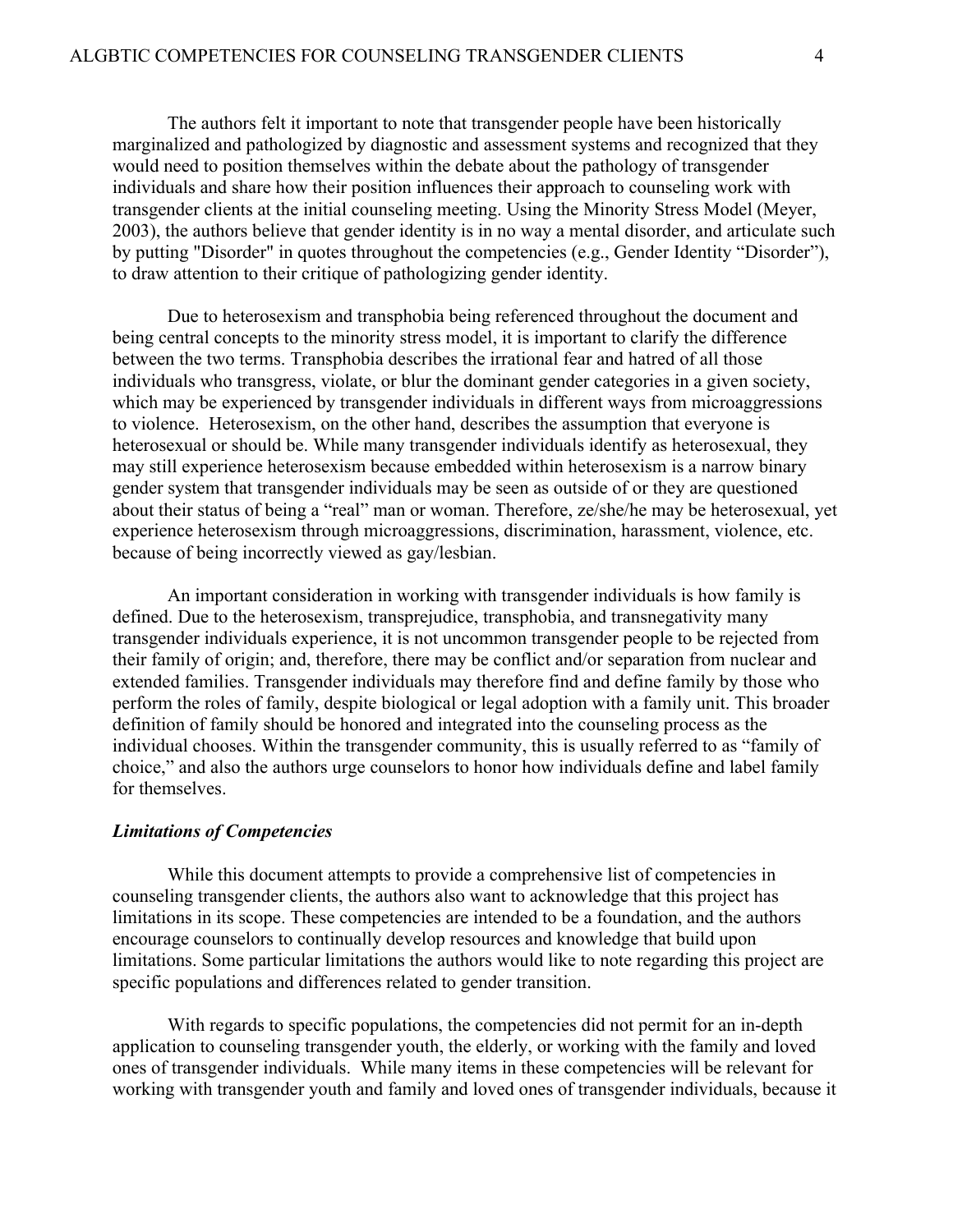was not the focus, there are considerations that require further attention. The authors have attempted to address this issue through providing resources at the end of the document. An additional limitation that the authors felt important to note is that the document does not break down the competencies by the specific experiences of identifying as male-to-female (MTF) or female-to-male (FTM) and those who identify with other gender descriptions (e.g., genderqueer). An important difference to note is the experiences relating to the loss of male privilege for MTF transgender individuals and the gain of male privilege for FTM transgender individuals. These experiences also vary within each of these two distinct categories based on the individual (e.g., how gaining male privilege is experienced by a FTM will vary widely, such as how other identities such as race/ethnicity intersect with their gender identity). Not every transgender individual will transition from MTF or FTM, and not all transgender individuals identify within the current gender binary (male or female). Ze/she/he instead may identify as genderqueer, androgynous, etc. It is important for counselors to be aware of the pressure all individuals experience related to fitting into the narrow gender binary and the additional challenges one might face if clients step out of these confines.

#### *Organization of Competencies*

Using the theoretical framework articulated above, the authors created domains of competencies for counseling with transgender clients. The competencies are organized according to the Council for Accreditation of Counseling and Related Educational Programs standards (CACREP, 2009). They are divided into eight domains by the eight training domains of CACREP standards, as the expectation that the CACREP standards are the minimum standards for the delivery of ethical and competent counseling services, training and practice of counselors in the profession. Thus, the authors encourage counselors to move beyond competence into the role of conscientious consumers of these standards by becoming social change agents, and allies for transgender clients. The authors hope that counselors will recognize and celebrate the rich histories, lives, and pride of transgender clients and communities.

The competencies incorporate a multicultural counseling competency framework that includes Knowledge, Skills, and Awareness (KSA) areas (Sue, Arredondo, & McDavis, 1992). This framework was used for the LGB Competencies (AGLBIC, 2003), and the authors find it appropriate to similarly structure these competencies for working with transgender clients as a beginning step. Although this structure is the existing framework for organizing these competencies, the authors also recognize that this document will evolve and require revision over time. Thus, these competencies will require periodic evaluation and revision to reflect current theory, research, practice, and counseling frameworks regarding transgender clients. The authors recognized that there are also many interactions among the three areas of the KSA competence model, and therefore all eight domains of these competencies respectively integrate all three areas (vs. identifying specific and respective competencies of knowledge, skills, and awareness for each of the eight CACREP domains).

Using an organizational structure that integrates the eight CAREP domains with the three KSA areas, it is inevitable that, references for various CACREP domains and KSA areas overlap and could become cumbersome in utilizing the competencies. Therefore the authors have listed all references at the end of the entire document for readers' further professional development.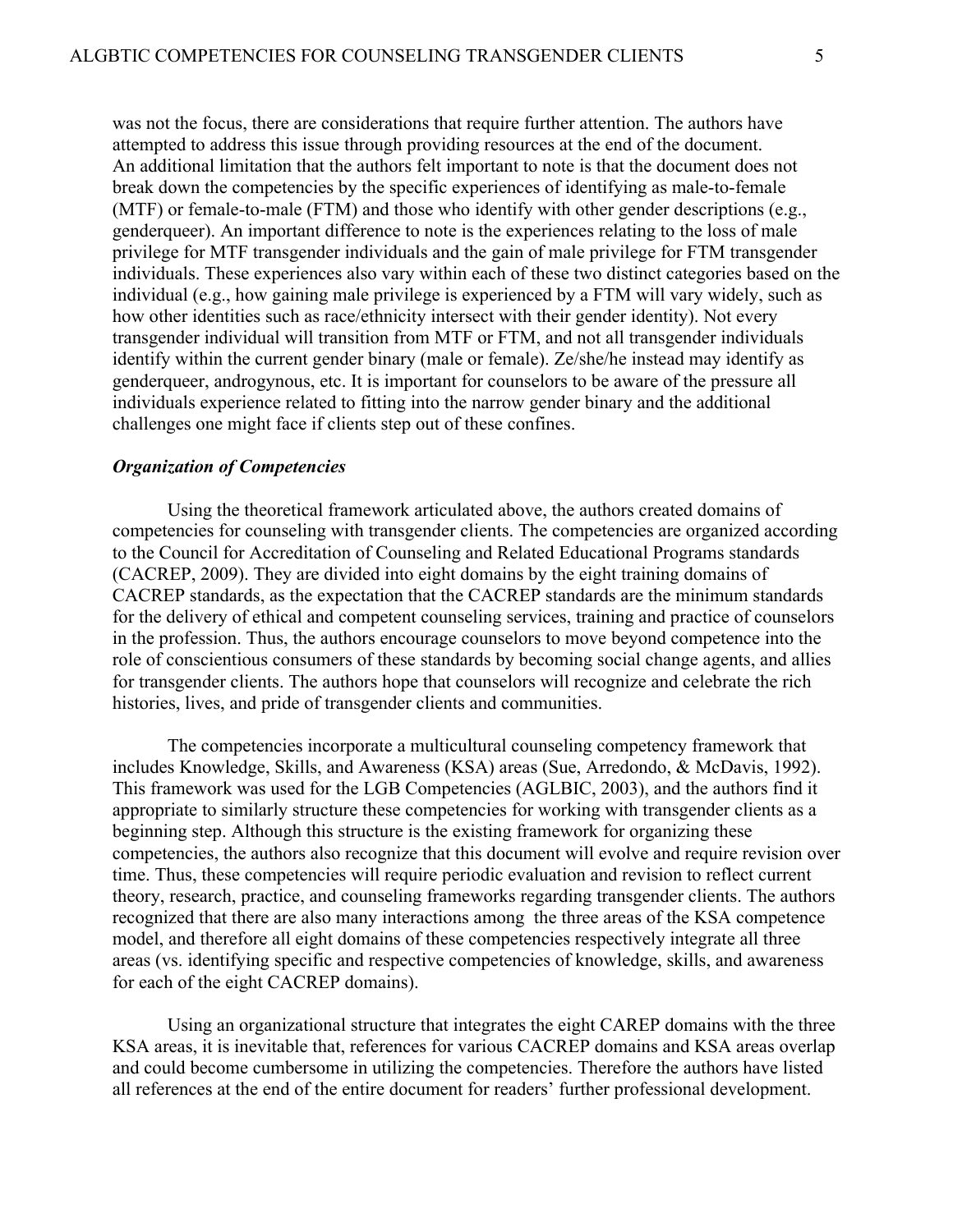Also, the authors made no links in the body of the text to specific references; rather, counselors should use the reference section as critical tools to obtain resources for their continued professional development in theory, research, practice, training, advocacy, and resilience of transgender clients.

### *Foundational Literature*

As part of their initial construction of these competencies, the authors recognized the importance of using empirical research as a basis from which the competencies could be identified. Such a process stemmed in part from calls from the professional literature that stressed the importance of using current empirical and theoretical literature in the development of guidelines for multicultural practice and training (Association for Assessment in Counseling and Education, 2009). The authors also included sources in their review of the literature with which they believed readers should engage for their own professional development as counselors use these competencies.

- Council for Accreditation of Counseling and Related Educational Programs (2009)
- American Counseling Association Ethics Code (2005)
- World Professional Association of Transgender Health Standards of Care (Meyer et al., 2001)
- American Psychological Association Report of the Task Force on Gender Identity and Gender Variance (2008)
- Advocacy Competencies (Lewis et al., 2003)
- Multicultural Competence (Sue, Arredondo, & McDavis, 1992)

### **A. Human Growth and Development**

- A. 1. Affirm that all persons have the potential to live full functioning and emotionally healthy lives throughout their lifespan while embracing the full spectrum of gender identity expression, gender presentation, and gender diversity beyond the male-female binary.
- A. 2. Notice that respective developmental periods throughout the lifespan (e.g., youth, adolescence, elderly) may impact the concerns and process that transgender clients present in counseling.
- A. 3. Affirm transgender mental and medical health care (e.g., hormone therapies, sexual reassignment surgery, safe and trans-positive general medical services) through the entire lifespan, not just during the initial assessment process or during transition.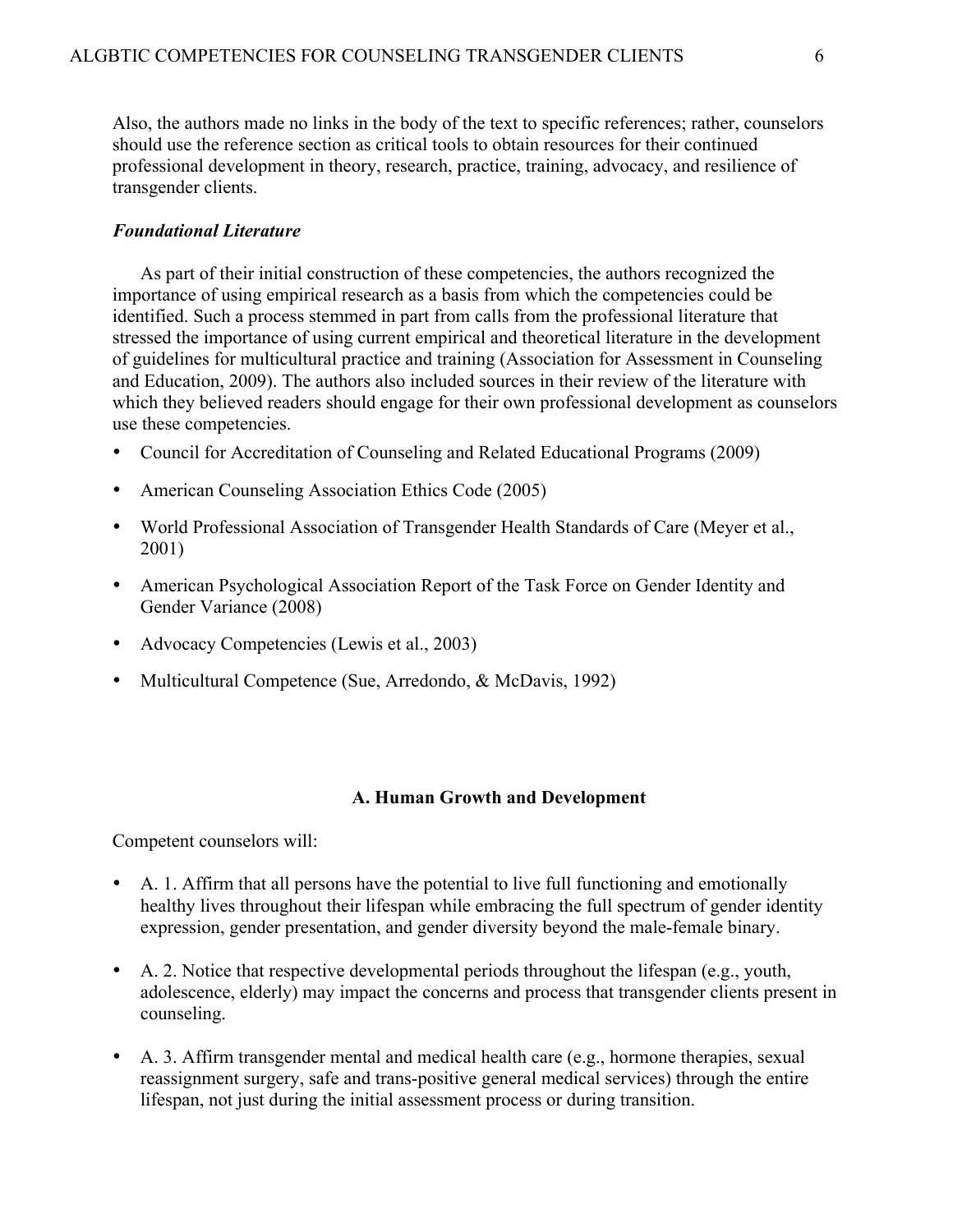- A. 4. Understand the biological, familial, social, cultural, socio-economic and psychological factors that influence the course of development of transgender identities.
- A. 5. Identify the gender-normative assumptions present in current lifespan development theories and address for these biases in assessment and counseling practices.
- A. 6. Understand how stigma and pressures to be gender-conforming may affect personality development even in the face of the resiliency and strengths of transgender individuals. Further, understand how these factors influence decision-making in regards to employment, housing, healthcare; and manifestation of psychological disorders of transgender individuals.
- A. 7. Recognize the influence of other contextual factors and social determinants of health (i.e. race, education, ethnicity, religion and spirituality, socioeconomic status, sexual orientation, role in the family, peer group, geographical region, etc.) on the course of development of transgender identities.
- A. 8. Be informed on the various ways of living consistently with one's gender identity, which may or may not include physical or social gender transition, and how these options may affect transgender individuals throughout their development. Be aware of the sociopolitical influences that affect the lives of transgender individuals, and that stereotyping, discrimination, and marginalization may shape one's developmental processes, self-esteem, and self-concept.
- A. 9. Recognize that the normative developmental tasks of many transgender individuals may be complicated or compromised by one's self identity and/or sexuality confusion, anxiety and depression, suicidal ideation and behavior, non-suicidal self-injury, substance abuse, academic failure, homelessness, internalized transphobia, STD/HIV infection, addiction, and other mental health.
- A. 10. Understand how transgender individuals navigate the complexities for self and others with regard to intimate relationships throughout the lifespan.
- A. 11. Understand that the typical developmental tasks of transgender seniors often are complicated or compromised by social isolation and invisibility, medical problems, transgender-related health concerns, family-of-origin conflicts, and often limited career options – especially for those with developmental disabilities.
- A. 12. Recognize that gender identity formation, self-acceptance of transgender identity, and disclosure of transgender status are complex processes that are not necessarily permanently resolved and may be experienced repeatedly across one's lifespan.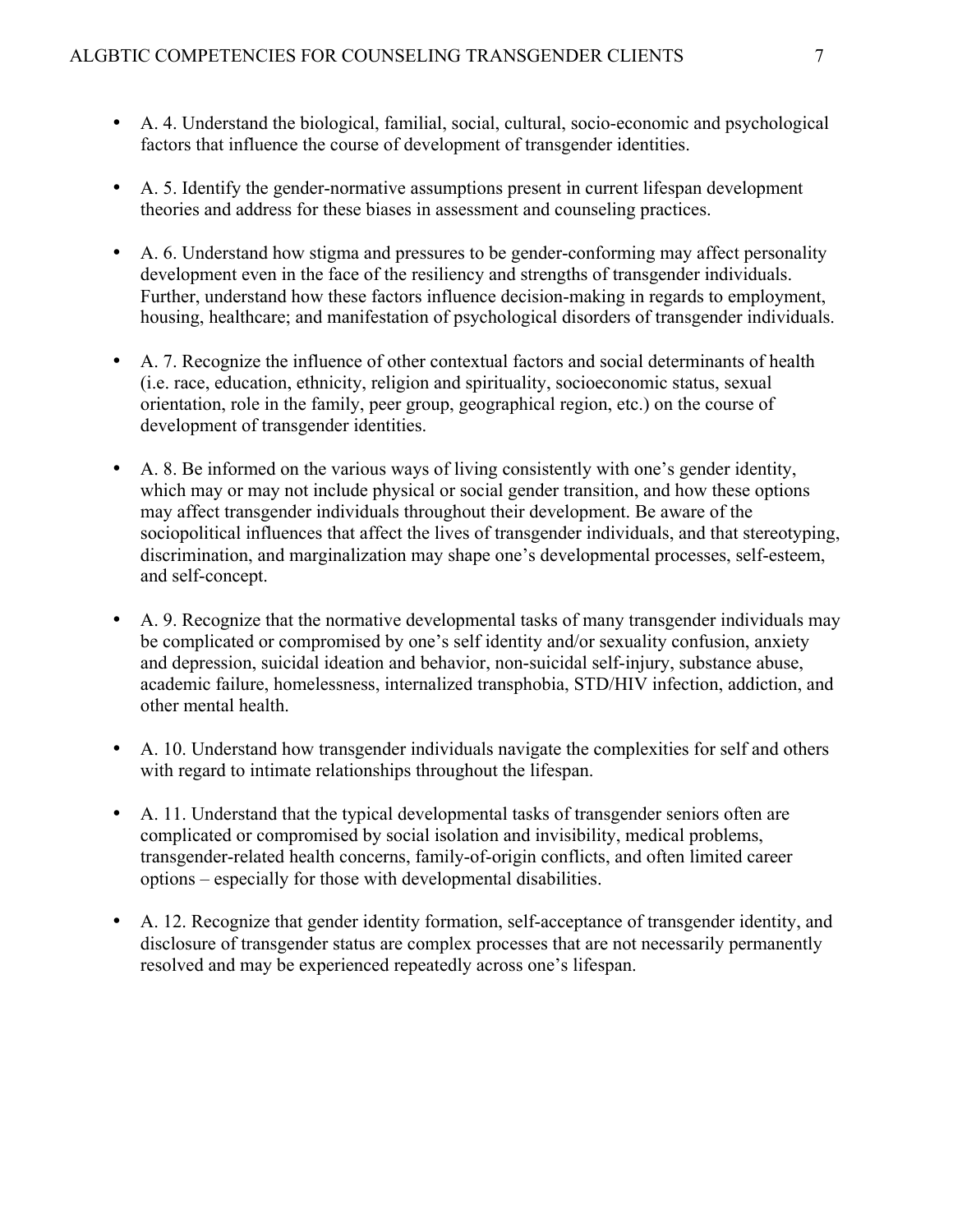### **B. Social and Cultural Foundations**

- B. 1. Understand the importance of using appropriate language (e.g., correct name and pronouns) with transgender clients; be aware that language in the transgender community is constantly evolving and varies from person to person; seek to be aware of new terms and definitions within the transgender community; honor client's definitions of their own gender; seek to use language that is the least restrictive in terms of gender (e.g., using client's name as opposed to assuming what pronouns the clients assert are gender affirming); recognize that language has historically been used to oppress and discriminate against transgender people; understand that the counselor is in a position of power and should model respect for the client's declared vocabulary.
- B. 2. Acknowledge that the oppression of transgender people is a component of sexism, heterosexism and transphobia and reflects a worldview and value-system that undermines the healthy functioning and autonomy of transgender people.
- B. 3. Understand that transprejudice and transphobia pervades the social and cultural foundations of many institutions and traditions and fosters negative attitudes, high incidence of violence/hate crimes, and overt hostility toward transgender people.
- B. 4. Recognize how internalized prejudice and discrimination (e.g., transphobia, racism, sexism, classism, religious discrimination, ableism, adultism, ageism) may influence the counselor's own attitudes as well as those of her/his/hir transgender clients resulting in negative attitudes toward transgender people.
- B. 5. Recognize, acknowledge, and understand the intersecting identities of transgender people (e.g., race/ethnicity, ability, class, religion/spiritual affiliation, age, experiences of trauma) and their accompanying developmental tasks. This should include attention to the formation and integration of the multiple identity statuses of transgender people.
- B. 6. Understand how the specific intersection of of sexism, heterosexism and transphobia may affect clients' lives. For example sexism (how patriarchy promotes gender stereotypes and roles and how power and privilege are distributed to reinforce the binary gender system), transphobia ( internalized fears or negative self-concept), and heterosexism (while sexual orientation and gender identity are different, how heterosexism impacts both those who identify as homosexual and heterosexual, because ze/she/he may be viewed as being outside of the gender binary or as "really a man/woman" and therefore are seen as gay/lesbian).
- B. 7. Understand how the specific intersection of racism, sexism, heterosexism and transphobia influences the lives of transgender people of color (e.g., increased risk for HIV/AIDS and overrepresentation of transgender people of color in HIV infections) and recognize the negative stereotypes used against transgender people of color.
- B. 8. Acknowledge how classism affects the lives of transgender people through increased rates of homelessness, restricted job opportunities and increased marginalization within the work place, and lack of federal employment protections.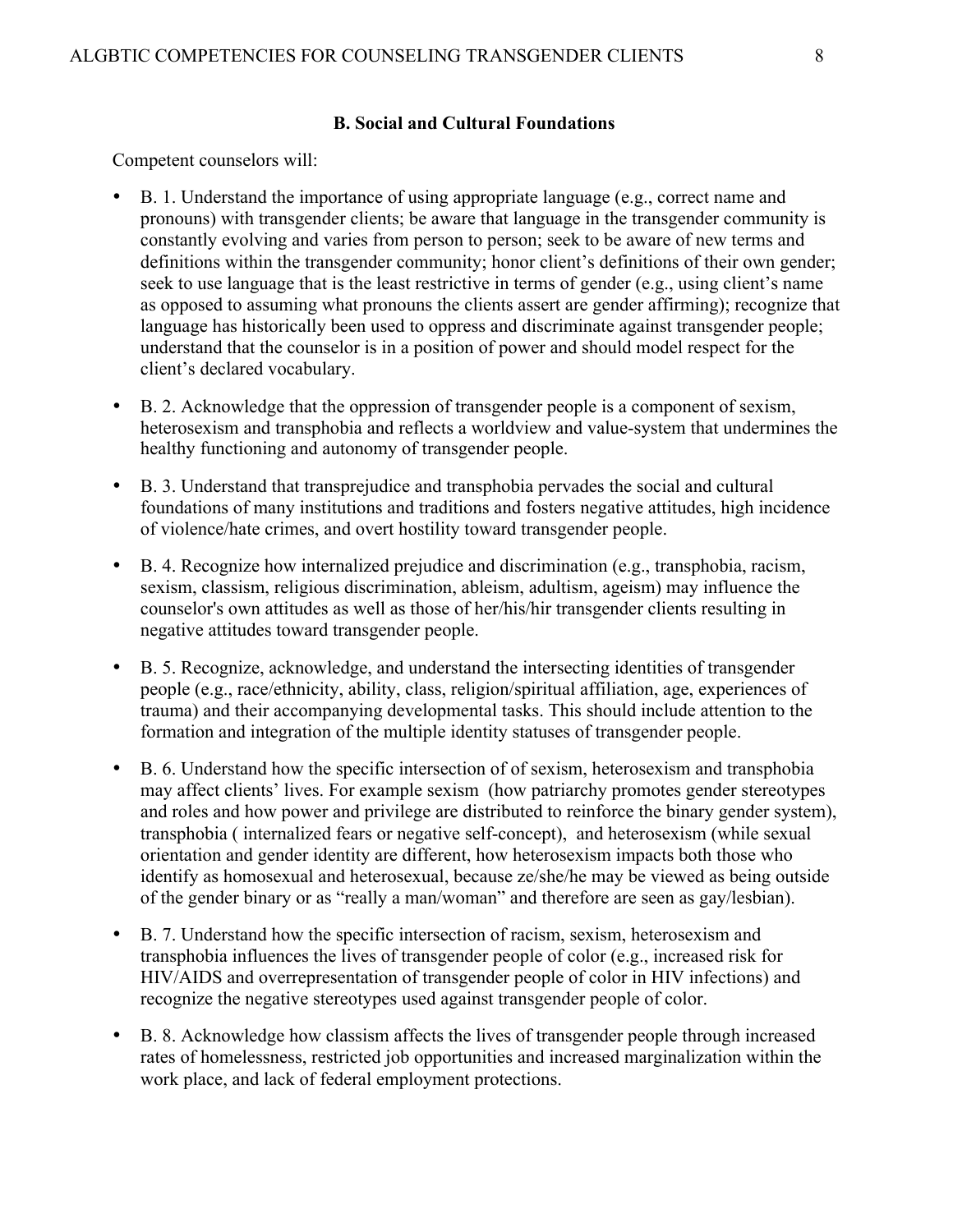- B. 9. Identify transgender-positive resources (e.g., support groups, websites, brochures) that address multiple identities of transgender people (e.g., youth, differential ability, people of color).
- B. 10. Use empowerment and advocacy interventions (see ACA Advocacy Competencies) when necessary and/or requested with transgender clients (e.g., employment and education discrimination, transgender people of color, housing discrimination).
- B. 11. Educate themselves and others about the damaging impact of colonization and patriarchy on the traditions, rituals, and rites of passage specific to transgender people across cultures over time (e.g., Hijras of India, Mahu of Hawaii, Kathoey of Thailand, Two-Spirit of Native American/First Nations people).
- B. 12. Recognize that spiritual development and religious practices may be important for transgender individuals, yet it may also present a particular challenge given the limited transpositive religious institutions that may be present in a given community, and that many transgender individuals may face personal struggles related to their faith and their identity.

# **C. Helping Relationships**

- C. 1. Understand that attempts by the counselor to alter or change gender identities and/or the sexual orientation of transgender clients across the lifespan may be detrimental, lifethreatening, and are not empirically supported; whereas counseling approaches that are affirmative of these identities are supported by research, best practices, and professional organizations – such as the American Counseling Association. American Psychological Association).
- C. 2. Recognize that the counselors' gender identity, expression, and concepts about gender are relevant to the helping relationship, and these identities and concepts influence the counseling process and may affect the counselor/client relationship.
- C. 3. Be aware that, although the client is transgender and may have gender-related concerns, the client's primary concern and reason for seeking counseling services may *not* be related to gender identity and/or gender dysphoria.
- C. 4. If gender identity concerns are the reason for seeking treatment, counselors acknowledge experience, training, and expertise in working with individuals with gender concerns at the initial visit while discussing informed consent and seek supervision and consultation as necessary.
- C. 5. Acknowledge with the paucity of research on efficacious theoretical approaches for working with transgender populations, counselors are urged to conduct routine process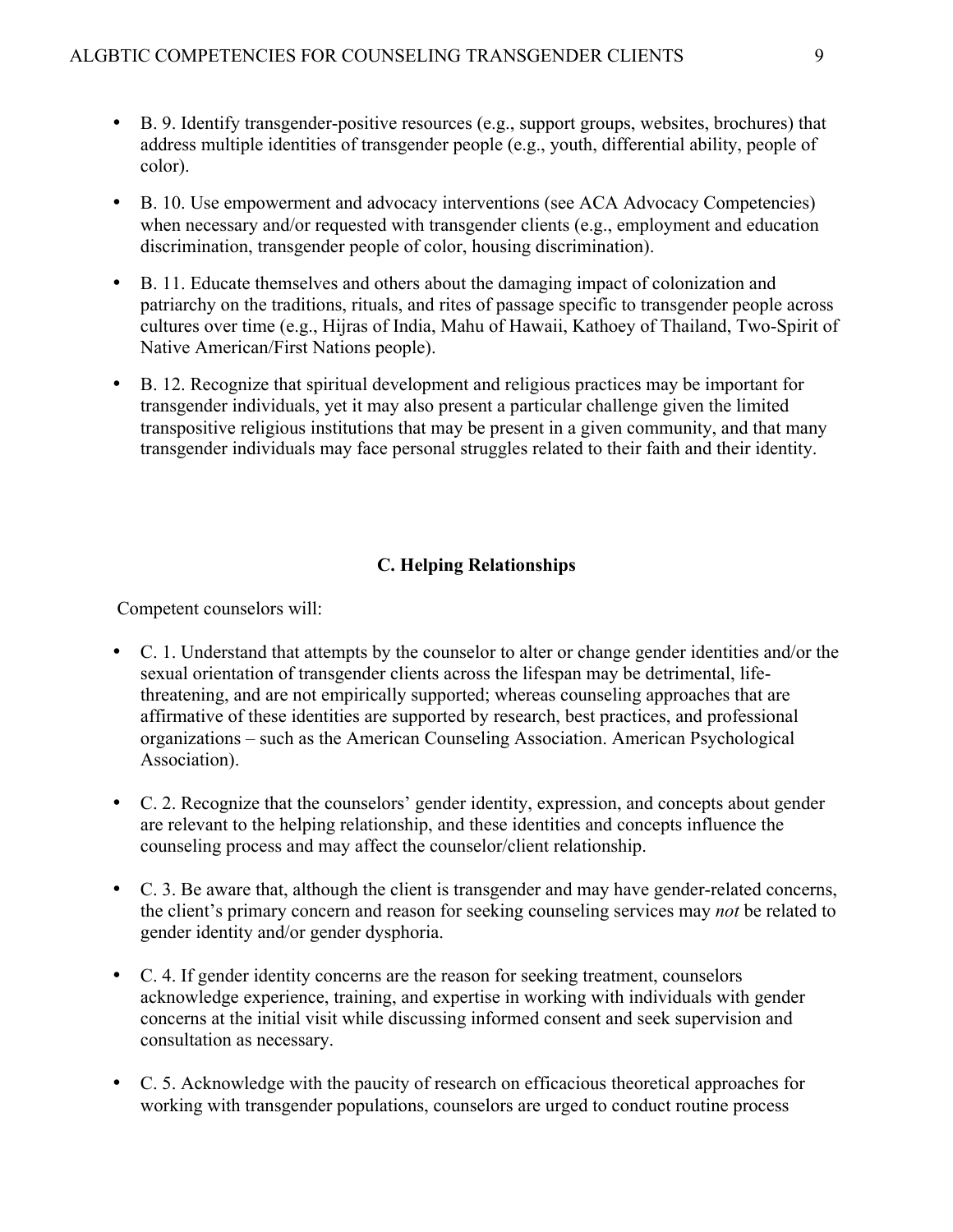monitoring and evaluation of their service delivery and re-evaluate their theoretical approach for working with transgender individuals.

- C. 6. Acknowledge that, although gender identities and expressions are unique to individuals, they can vary greatly among and across different populations of transgender people. Further, a transgender client's gender identity and/or expression may evolve across their lifespan.
- C. 7. Acknowledge that physical (e.g., access to health care, HIV, and other health issues), social (e.g., family/partner relationships), emotional (e.g., anxiety, depression, substance abuse), cultural (e.g., lack of support from others in their racial/ethnic group) ), spiritual (e.g., possible conflict between their spiritual values and those of their family's), and/or other stressors (e.g., financial problems as a result of employment discrimination) often interfere with transgender people's ability to achieve their goals. Therefore, it is important assist them with overcoming these obstacles and regulating their affects, thoughts, and behavior throughout this coping process.
- C. 8. Recognize and acknowledge that, historically, counseling and other helping professions have compounded the discrimination of transgender individuals by being insensitive, inattentive, uninformed, and inadequately trained and supervised to provide culturally proficient services to transgender individuals and their loved ones.
- C. 9. Create a welcoming, affirming environment for transgender individuals and their loved ones by creating a counseling space that affirms transgender people's identity (e.g., placing transgender-positive magazines and literature in the waiting room, etc.). Respect and attend to the entire individual—not just their gender identity-related issues.
- C. 10. Facilitate an open discussion to identify the effects of trans-prejudice and discrimination experienced by transgender clients and assist them in overcoming potential internalized negative attitudes about themselves and their gender identities.
- C. 11. Proactively seek consultation and/or supervision from professionals competent in working with transgender individuals (please refer to WPATH's *Standards of Care* regarding guidelines for professional competency) to ensure that the counselors' own biases or knowledge deficits do not negatively affect the helping relationship.

# **D. Group Work**

Competent group counselors will:

• D. 1. Maintain a nonjudgmental, supportive stance on all expressions of gender identity and sexuality and establish this as a standard for group members as well.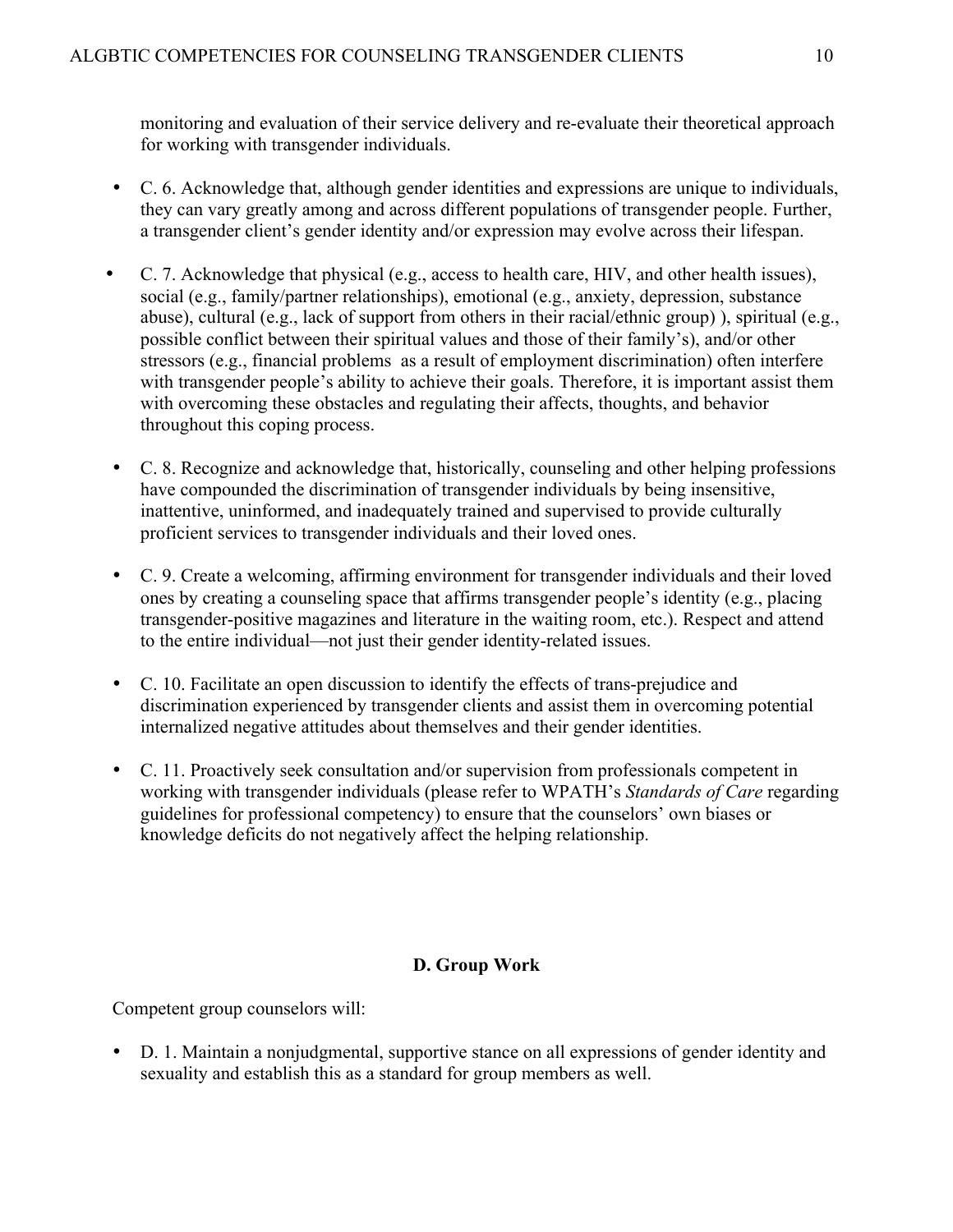- D. 2. Facilitate group members' understanding that mental health professionals' attempts to change a member's gender identity (e.g., conversion or reparative therapies) are not supported by research, and moreover, may have life-threatening consequences.
- D. 3. Involve members in establishing the group treatment plans, expectations, and goals, which should be reviewed periodically throughout the group. These should foster the safety and inclusion of transgender members.
- D. 4. Provide education and opportunities for social learning about a wide array of choices regarding coming out and transitioning if indicated or warranted.
- D. 5. Recognize the impact of power, privilege, and oppression within the group especially among the counselor and members and between members of advantaged and marginalized groups.
- D. 6. Consider diversity (i.e., gender identity, sex assigned at birth, sexual orientation, mental and physical ability status, mental health concerns, race, ethnicity, religion, and socioeconomic class) when selecting and screening group members, and be sensitive to how these aforementioned diverse identities may affect group dynamics.
- D. 7. Be aware of the unique status of an individual who is the only transgender group member, and create a safe space in which that person can share her/his experiences if feeling comfortable. In this case, it is especially important to foster a sense of security through the use of respectful language towards the transgender member (e.g., correct pronouns and name; gender-affirmative terminology of transition interventions).
- D. 8. In gender-specific groups (e.g., inpatient treatment settings, substance abuse treatment, etc.), transgender individuals need to attend the gender group with which they identify (instead of the gender group that they were assigned at birth).
- D. 9. Acknowledge the impact of institutionalized and personalized transphobia on transgender members' comfort with disclosing and reflecting on their experiences that occur inside and outside of group.
- D. 10. Actively intervene when either overt or covert hostility towards transgender identified members threatens group security and cohesion. This applies to both transgender specific groups and any group that has transgender members.
- D. 11. Recognize that although group support can be very helpful, peer pressure to conform to specific expression or plan of action exists within the group.
- D. 12. Coordinate treatment with other professionals working with transgender members, while maintaining confidentiality within the group.
- D. 13. Refer clients to other mental and physical health services when either initiated by the group member or due to clinical judgment that the member is in need of these interventions.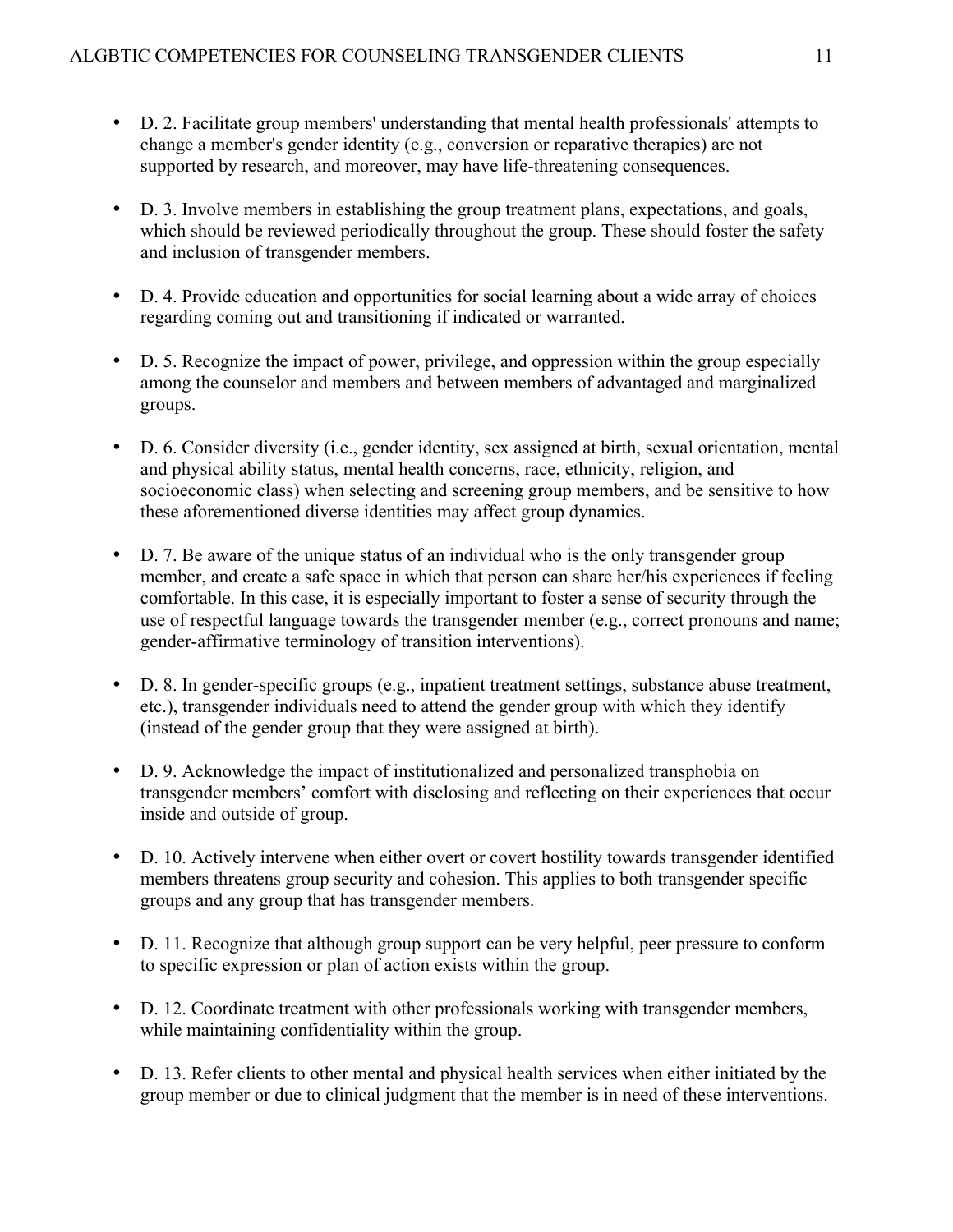- D. 14. Be aware of how their own gender identities, beliefs about gender, and lack of knowledge about transgender issues may affect group processes.
- D. 15. Seek consultation or supervision to ensure that the counselor's potential biases and knowledge deficits do not negatively affect group dynamics.
- D. 16. Will ideally have previous experience working with transgender individuals in both non-transgender specific and transgender specific groups. If no previous counseling experience with transgender individuals exists, consultation and supervision with mental health professionals who are competent and have more experience working with transgender issues is even more critical.

# **E. Professional Orientation**

- E. 1. Understand and be aware that there has been a history of heterosexism and gender bias in the Diagnostic and Statistical Manual (DSM). For instance, counselors should have knowledge that homosexuality was previously categorized as a mental disorder and that currently "Gender Identity Disorder" remains in the DSM.
- Know the history of how the helping professions have negatively influenced service delivery to transgender individuals, their families and significant others through heterosexism and gender bias, and specifically know the history of when "Gender Identity Disorder" was inserted into the Diagnostic and Statistical Manual (DSM) and when homosexuality was removed as a mental health disorder.
- E. 2. Acknowledge and address the gatekeeper role and subsequent power that mental health professionals have historically had in transgender clients accessing medical interventions and resulted in mistrust of mental health professionals. This power difference needs to be minimized in the counseling relationship with transgender clients.
- E. 3. Ascertain the needs and presenting concerns of transgender clients, including transgender identity development, gender confusion, gender transition, gender expression, sexuality, anxiety and depression related to transgender life experiences, family/partner relationships, substance abuse, transgender health issues, and presenting concerns unrelated to gender.
- E. 4. Understand the related ACA ethical guidelines for counseling individuals who are exploring issues related to gender identity, gender expression, and sexual orientation.
- E. 5. Seek consultation or supervision to ensure that personal biases do not negatively affect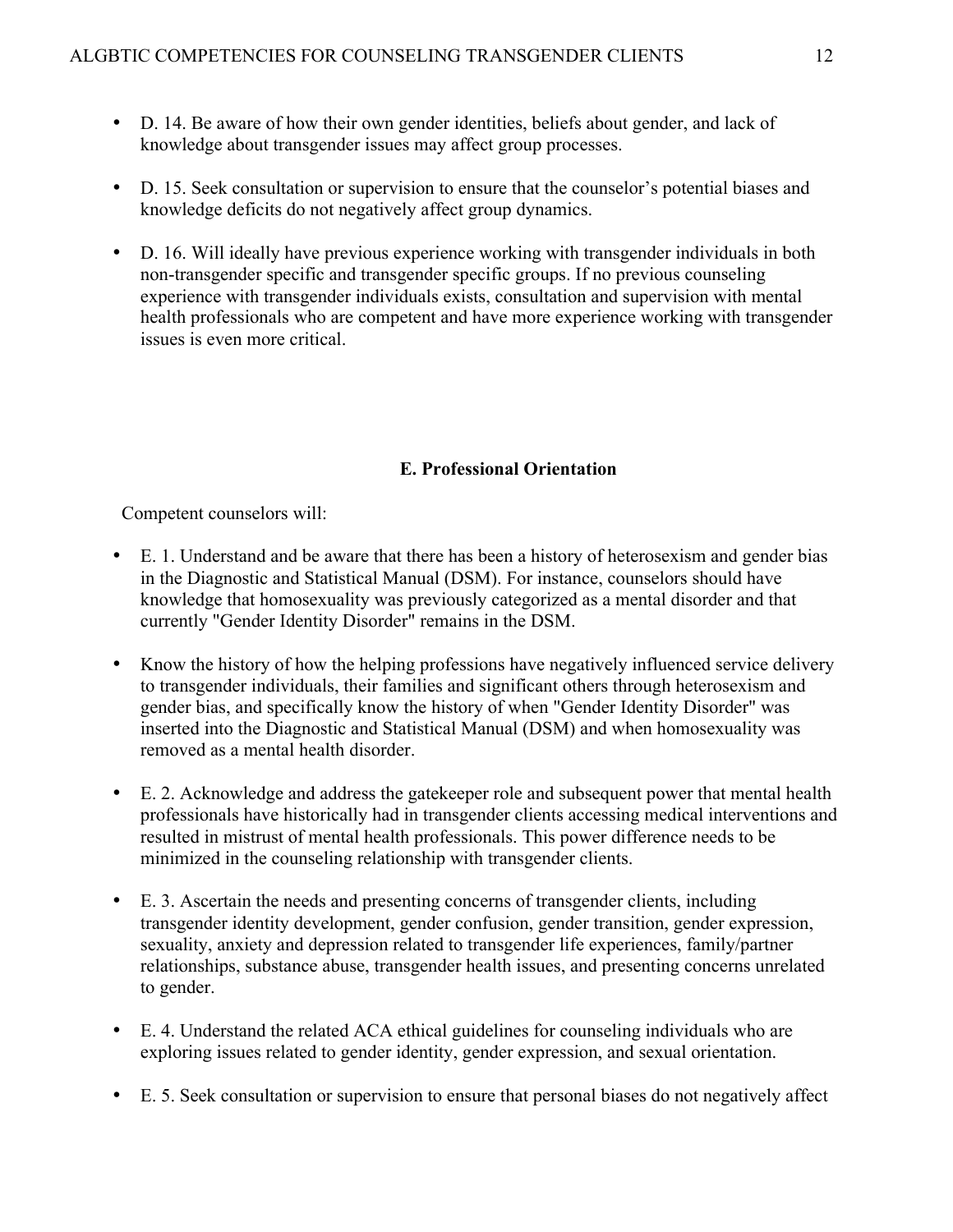the client-therapist relationship or the treatment outcomes of the transgender individual.

- E. 6. Be familiar with and know how to assist transgender clients access community resources where appropriate.
- E. 7. Facilitate access to appropriate services in various settings for transgender individuals by confronting institutional barriers and discriminatory practices.
- E. 8. Seek professional development opportunities to enhance attitudes, knowledge, and counseling skills related to transgender individuals.
- E. 9. Recognize the importance of educating professionals, students, and supervisees about transgender issues, and challenge misinformation and bias about transgender individuals.
- E. 10. Support a positive, public dialogue that affirms individual gender expression and gender identity.
- E. 11. Serve as advocates for transgender individuals within professional counseling organizations, and specifically advocate for anti-discrimination policies concerning transgender individuals.
- E. 12. Collaborate with health professionals and other individuals, groups, agencies, as indicated by the individual in order to provide comprehensive care.

# **F. Career and Lifestyle Development Competencies**

- F. 1. Assist transgender clients with exploring career choices that best facilitate both identity formation and job satisfaction.
- F. 2. Recognize that existing career development theories, career assessment tools, employment applications, and career counseling interventions contain language, theory, and constructs that may be oppressive to transgender and gender-conforming individuals.
- F. 3. Acknowledge the potential problems associated with career assessment instruments that have not been normed for the transgender community.
- F.4. Challenge the occupational stereotypes (e.g., sex work, entertainment careers, etc.) that restrict the career development and professional decision-making of transgender clients, or respect decisions to remain in entertainment careers, while also be prepared to affirm that these are valid jobs for those who are satisfied working in these fields.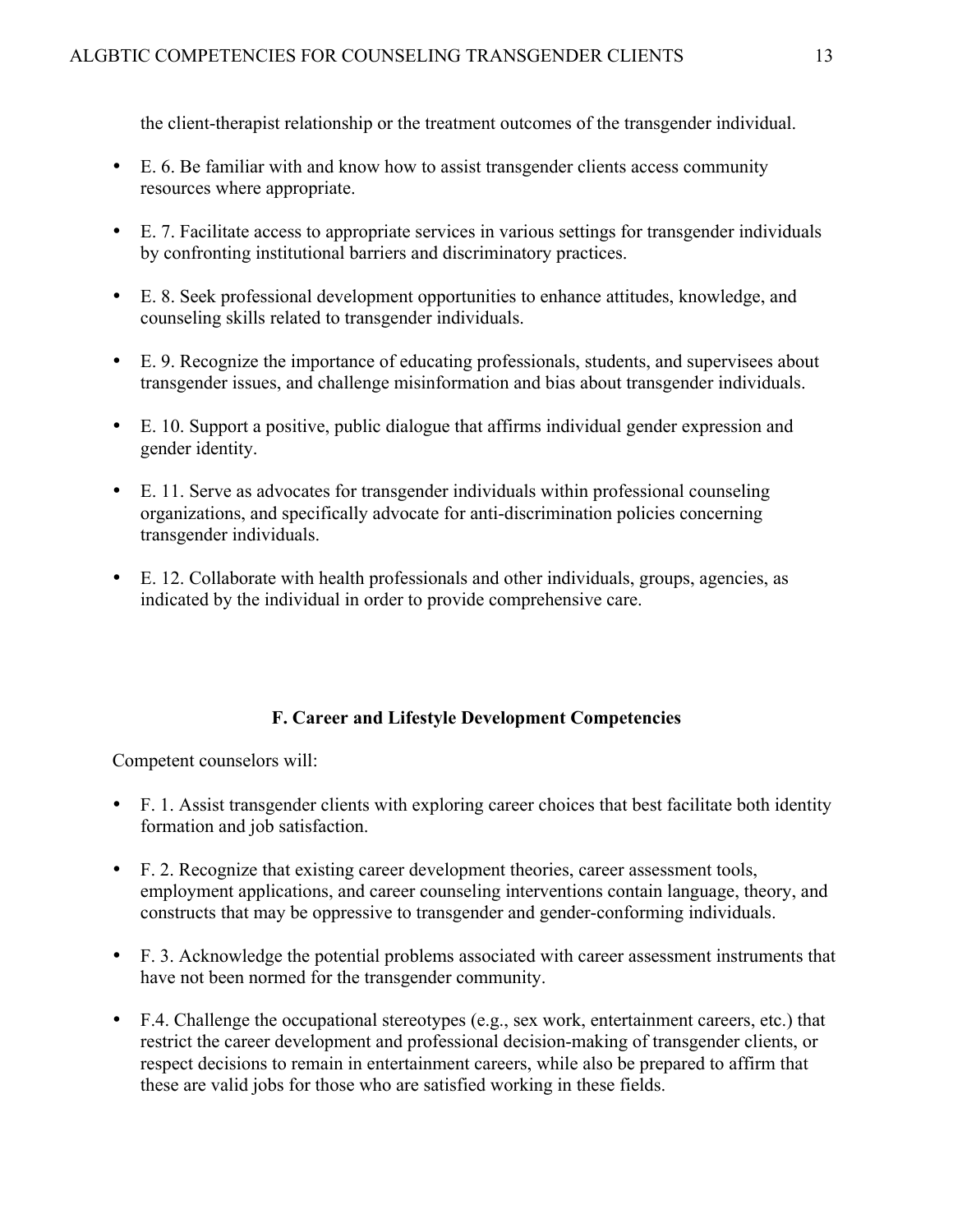- F. 5. Acknowledge and understand how the interplay of discrimination and oppression against transgender individuals adversely affect career performance and/or result in negative evaluation of their job performance, and thus may limit career options resulting in underemployment, less access to financial resources and overrepresentation in certain careers.
- F. 6. Demonstrate awareness of the high degree of discrimination that transgender individuals have historically experienced in the workplace and how this discrimination may affect other life areas (e.g., housing, self-esteem, family support).
- F. 7. Demonstrate awareness of and skill in addressing employment issues and challenges for transgender individuals who have experienced transition, those who may choose to transition, and those who may not opt to transition while in the workplace and recognize the diversity of experiences for transgender individuals who choose to transition while in the workplace.
- F. 8. Explore with clients the degree to which government (i.e., federal, state, and/or local) statutes, union contracts, and workplace policies protect workers against employment discrimination based on gender identity and expression. In cases where there is no protection of transgender employment rights, provide information on advocacy and support efforts.
- F. 9. Link clients with transgender mentors and resources that increase their awareness of viable career options.
- F. 10. Provide employers with consultation and education on gender identity issues and ways to facilitate workplace changes, such as restrooms, locker rooms, staff education, and creating a respectful, inclusive environment.
- F. 11. Assist with empowering transgender individuals to advocate on their own behalf as appropriate in their workplace context (i.e., micro-level or macro-level) and/or offer to engage in this advocacy with the client's consent if the client would benefit from a direct workplace psychoeducation/training on transgender issues and safety in the workplace.
- F. 12. Advocate for gender identity and gender expression anti-discrimination policies in the workplace as they are applicable on both micro-level (e.g., in the workplace) and macrolevels (e.g., in the local and larger communities where we live, with policy makers and legislators, etc.).

# **G. Appraisal**

Competent counselors will:

• G. 1. Determine the reason for counseling services at the initial visit (e.g., exploring gender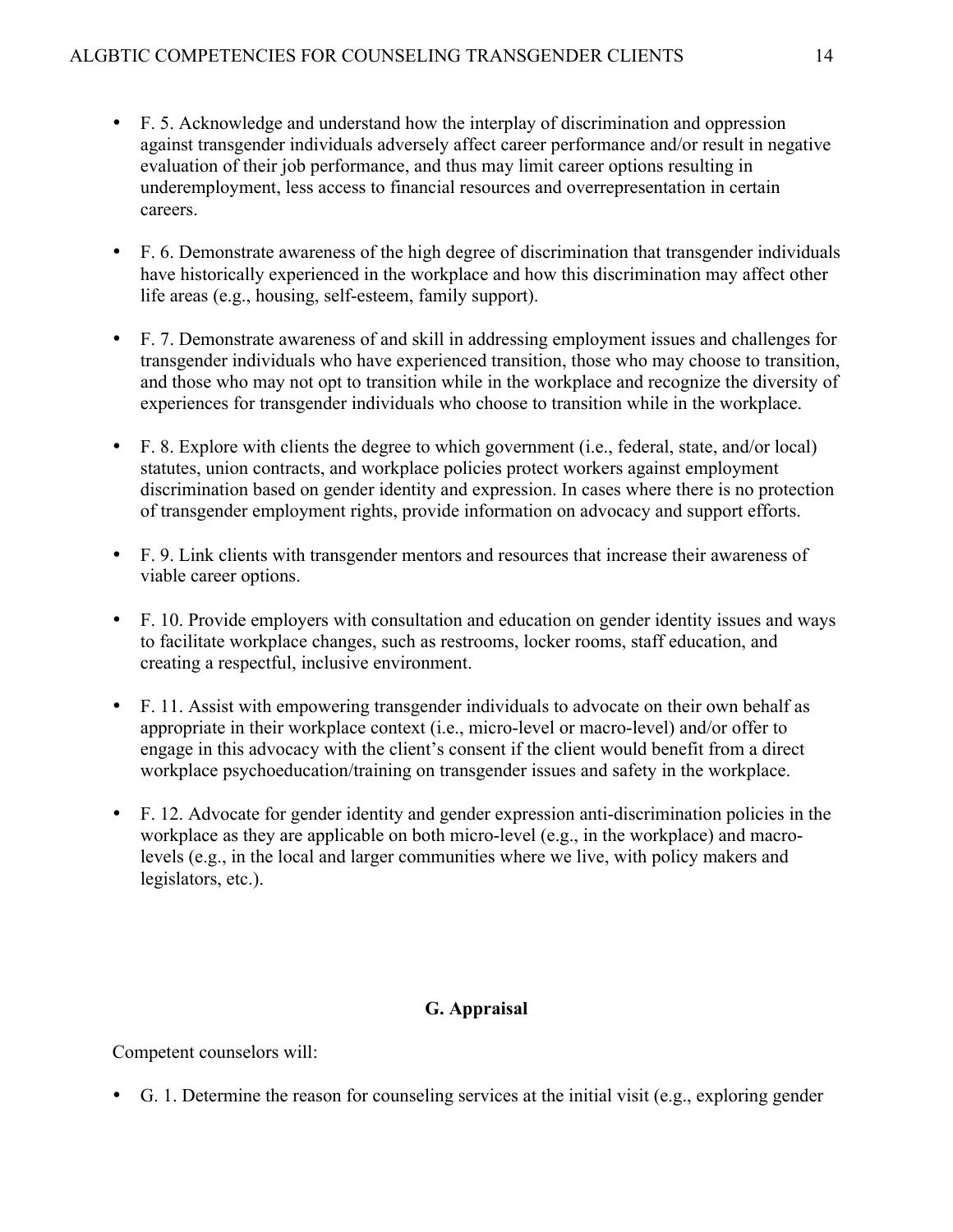issues, career issues, relationship issues, evaluation and referral for medical services, or other mental health services).

- G. 2. Identify challenges that may inhibit desired treatment (e.g., cognitive impairment, serious mental health concerns such as psychosis or personality disorders, medical issues, developmental disabilities, etc.).
- G. 3. Understand that gender identity and expression vary from one individual to the next, and that this natural variation should not be interpreted as psychopathology or developmental delay.
- G. 4. Examine the legitimate power that counselors hold as helping professionals, particularly in regards to assessment for body modifications, and seek to share information on the counselor's gate keeping role (e.g., writing letters supporting body modifications) so it is not a restrictive influence, but rather seeks to better serve transgender people's needs.
- G. 5. Understand the power that counselors have in meeting the needs of transgender individuals in regards to making decisions about hormonal or surgical interventions. Therefore, it is important to collaboratively discuss the potential length of counseling services and costs as a part of the informed consent process.
- G. 6. Recognize that the goal of treatment is to provide a comprehensive psychosocial mental health assessment, which should encompass all life areas, for all transgender individuals whether or not they are seeking medical interventions and/or body modifications.
- G. 7. Examine how their own biases and privilege may influence their assessment with each transgender individual. Such bias might include sexism, heterosexism*,* transnegativity, promoting medical interventions, or a particular course of treatment.
- G. 8. Utilize supervision and consultation as tools to help counselors minimize biases and avoid misuse/abuse of privilege and power (e.g., in regards to providing approval for transgender individuals to obtain medical treatment and/or body modifications).
- G. 9. Understand how heterosexism and sexism are promoted and maintained within society, and how these dynamics influence the assessment of transgender individuals.
- G. 10. Consider in the differential diagnosis process how the effects of stigma, oppression, and discrimination contribute to psychological symptoms, but do not necessarily indicate pathology for transgender individuals. Consider these effects when collaboratively deciding client's readiness for body modifications.
- G. 11. Apply ethical standards when utilizing assessment tools such as tests, measurements, and the current edition of the DSM, because they have not been normed on transgender people. As many assessments are also products of a sexist and heterosexist culture and may reinforce a pathological or trans-negative perspective on transgender people, determine which assessments are in the best interest of transgender people (i.e., ones that do not equate mental health with being gender conforming) and employ a collaborative assessment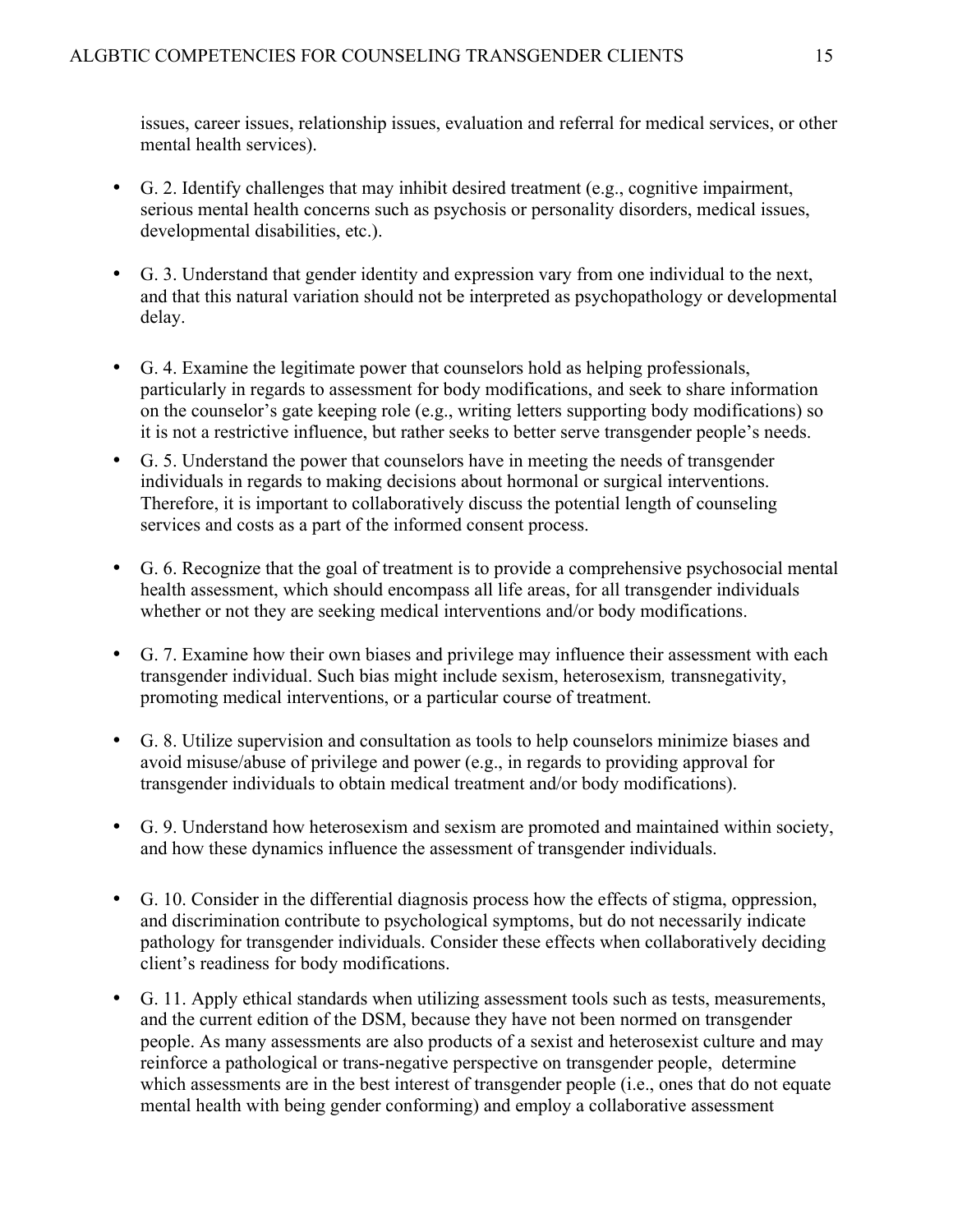approach when possible.

- G. 12. Be sensitive to and aware of the ongoing debate regarding Gender Identity "Disorder" being listed as a medical condition in the current edition of the DSM and be willing to communicate to transgender individuals the position the helping professional takes, and to have open and honest discussions about how this may affect the work you do together.
- G. 13. Be familiar with WPATH's Standards of Care principles in order to guide but not dictate treatment for individuals with gender identity concerns, including gender dysphoria.
- G. 14. Be prepared to face ethical dilemmas with the appraisal of transgender people, especially because theories and practices with transgender people continue changing and evolving, and create many ethical dilemmas
- G. 15. Seek out the perspectives and personal narratives of the transgender community as essential components to fully understanding appropriate assessment of transgender people.
- G. 16. Recognize that the presence of a co-occurring mental or physical health disorder does not necessarily preclude counseling for gender concerns or medical treatments, but may or may not require stabilization or additional treatment.
- G. 17. Recognize that transgender people with mental health concerns (e.g., schizophrenia, personality disorders) and/or cognitive challenges experience significant bias and discrimination and may benefit from discussions about the impact of mental health stigma on their daily lived experiences and their selection of body modifications.

# **H. Research**

- H. 1. Be aware of existing transgender research and literature regarding social and emotional wellbeing and difficulties, identity formation, resilience and coping with oppression, as well as medical and non-medical treatment options.
- H. 2. Consider limitations of existing literature and existing research methods regarding transgender individuals such as sampling, confidentiality, data collection, measurement, and generalizability (e.g., LGB literature applying results and content to transgender individuals).
- H. 3. Be aware of gaps in literature and research regarding understanding the experiences of and assisting of transgender individuals and family members.
- H. 4. Have knowledge of qualitative, quantitative, and mixed methods research processes and potential future research areas such as individual experiences of transgender people,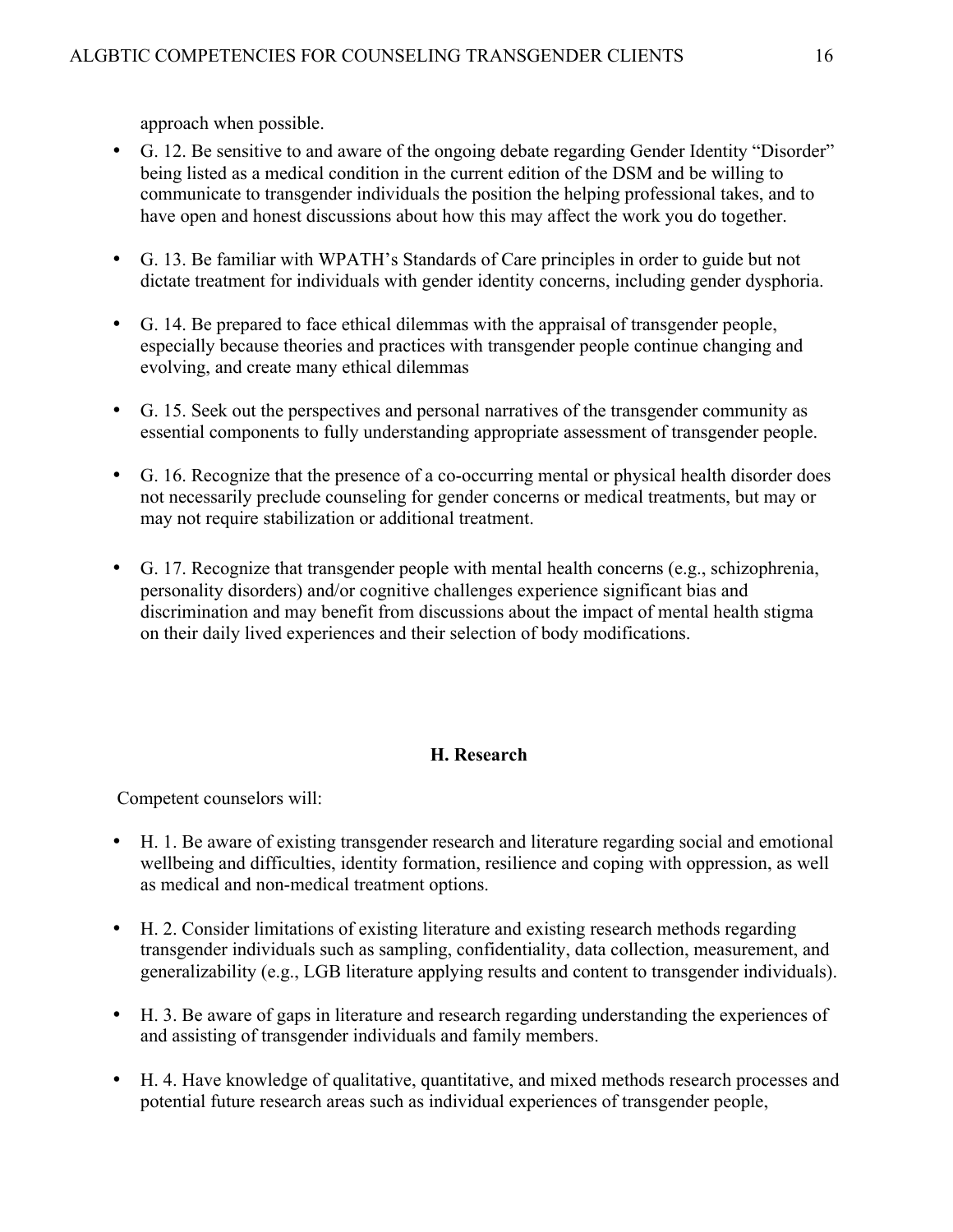counselor awareness and training on transgender concerns, reduction of discrimination towards transgender individuals, and advocacy opportunities for positive social change in the lives of transgender individuals.

- H. 5. Consider how critical consumption of research may assist with understanding needs, improving quality of life, and enhancing counseling effectiveness for transgender individuals.
- H. 6. Formulate research questions taking into account transgender participants and transgender issues/concerns.
- H. 7. Construct surveys or any data gathering forms that include gender demographic information options that provides the participants the opportunity to disclose their declared or affirmed gender identity while concurrently not conflating gender identity and sexual orientation.
- H. 8. Be familiar with current transgender-affirmative terminology and be aware of the importance of using the least restrictive gender language that adheres to participants' declared or affirmed pronouns/names.
- H. 9. Involve transgender-identified individuals in research regarding transgender issues/concerns when appropriate and possible - while attending to and being reflective of transgender research participants' lived experiences.
- H. 10. Recognize research is never free of positive or negative bias by identifying the potential influence personal values, gender bias, and heterosexism may have on the research process (e.g., participant selection, data gathering, interpretation of data, reporting of results, DSM diagnosis of Gender Identity Disorder), and seek to address these biases in the best manner possible.
- H. 11. Make transgender-focused research available to the transgender community served by making a study's results and implications accessible for the community, practitioners, and academics alike.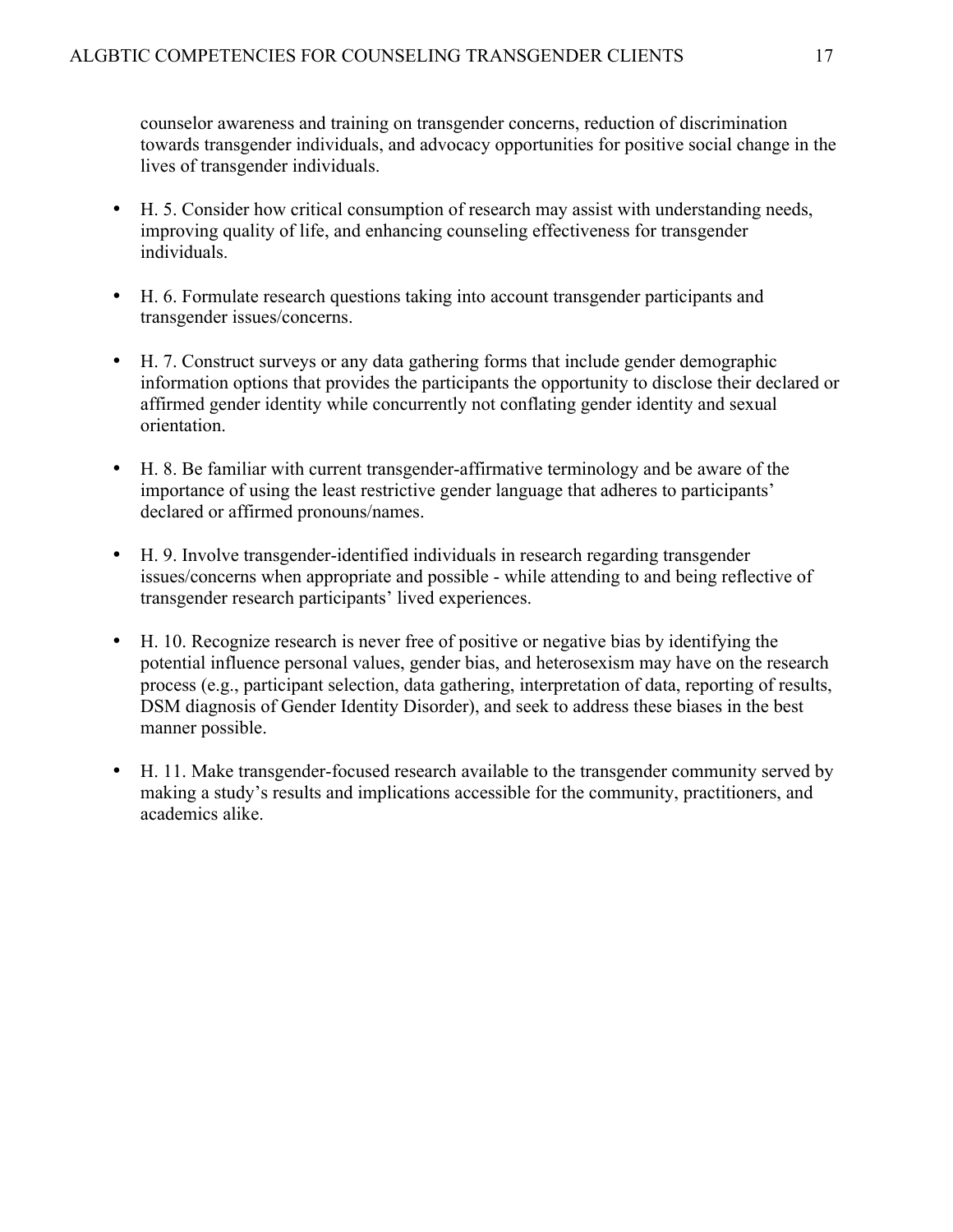#### **References**

- American Counseling Association. (2005). Code of ethics. Retrieved April 28, 2009 from http://www.counseling.org/Resources/CodeOfEthics/TP/Home/CT2.aspx.
- American Psychological Association. (2008, August). Resolution on transgender, gender identity, and gender expression non-discrimination. Retrieved April 22, 2009 from http://www.apa.org/pi/lgbc/policy/transgender.html.
- Association for Lesbian, Gay, Bisexual and Transgender Issues in Counseling. (2003). Competencies for counseling gay, lesbian, and bisexual (LGB) clients. Retrieved June 28<sup>th</sup>, 2009, from: http://www.algbtic.org/resources/competencies.html.
- American Psychiatric Association. (2000). *Diagnostic and statistical manual of mental disorders* (4th ed., text rev)*.* Washington, DC: Author.
- Beh, H., & Diamond, M. (2005). Ethical concerns related to treating gender nonconformity in childhood and adolescence: Lessons from the Family Court of Australia. *Health Matrix: Journal of Law-Medicine, 15,* 239-283.
- Bockting, W. O., Knudson, G., Goldberg, J.M. (2007). Counseling and mental health care for transgender adults and loved ones. *International Journal of Transgenderism, 9*(3/4), 36- 82.
- Bockting, W. O. (1997). The assessment and treatment of gender dysphoria. *Directions in Clinical & Counseling Psychology, 7,*1-23.
- Bockting, W. O., & Coleman, E. (2007). Developmental stages of the transgender coming out process: Toward an integrated identity. In R. Ettner, S. Monstrey, & E. Eyler (Eds.), *Principles of transgender medicine and surgery* (pp. 185-208). Binghamton, NY: Haworth Press.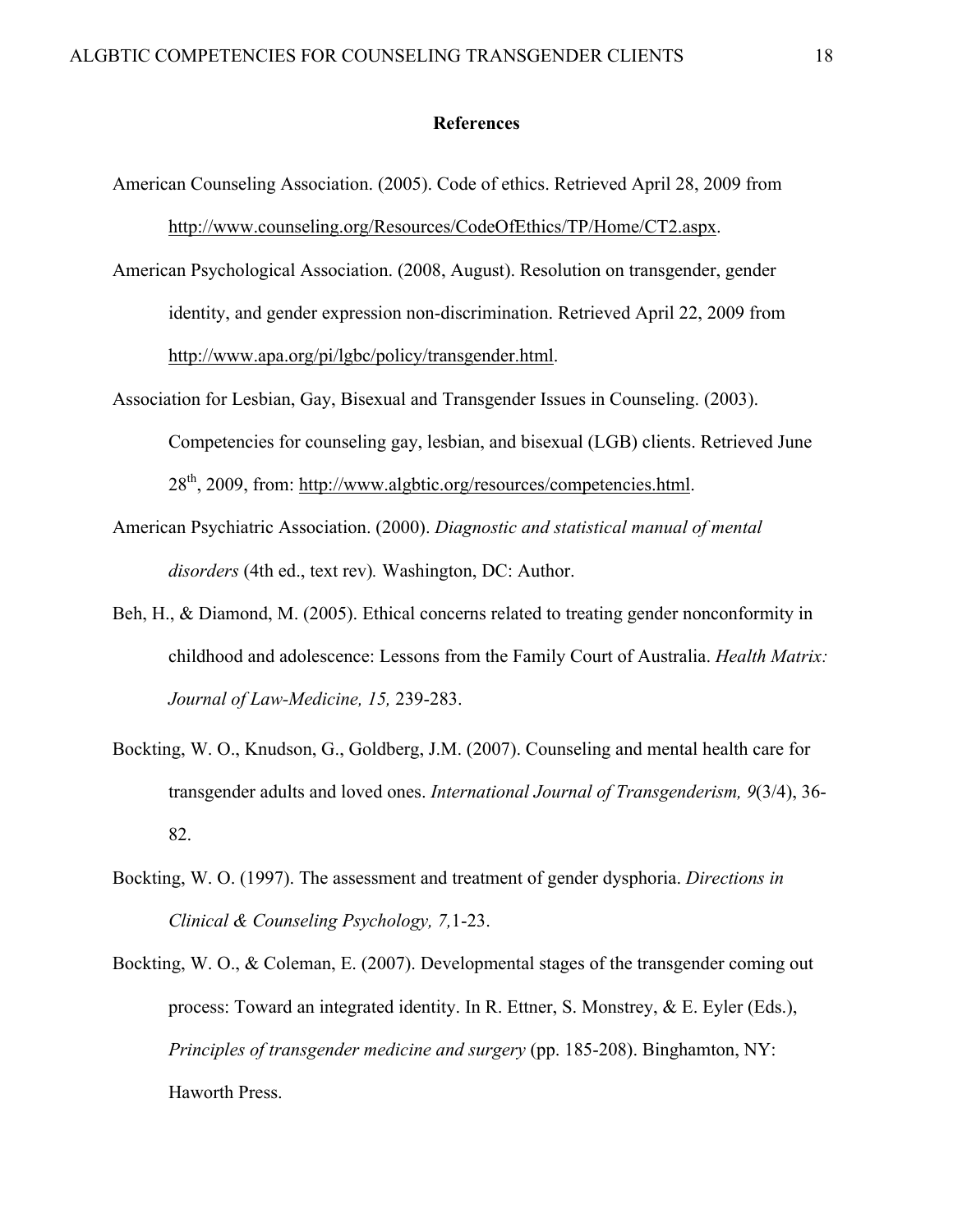- Bockting, W. O., & Fung, L. C .T. (2005). Genital reconstruction and gender identity disorders. In D. Sarwer, T. Pruzinsky, T. Cash, J. Persing, R. Goldwyn, & L. Whitaker (Eds.), *Psychological aspects of reconstructive and cosmetic plastic surgery: Clinical, empirical, and ethical perspectives* (pp. 207-229). Philadelphia: Lippincott, Williams, & Wilkins.
- Bockting, W. O., & Goldberg, J. (2006). *Multidisciplinary guidelines for transgender care*. Binghamton, NY: Haworth Medical Press.
- Brown, G. R. (1994). Women in relationships with cross-dressing men: A descriptive study from a nonclinical setting. *Archives of Sexual Behavior, 23*, 515-530.
- Bruce, D., Ramirez-Valles, J., & Campbell, R. T. (2008). Stigmatization, substance use, and sexual risk behavior among Latino gay and bisexual men and transgender persons. *Journal of Drug Issues, 38,* 235-260.
- Carroll, L. (2010). *Counseling sexual and gender minorities*. Upper Saddle River, NJ: Merrill/Pearson.
- Council of Accredited Counseling and Education Related Programs. (2008). 2009 Standards. Retrieved June 28<sup>th</sup>, 2009, from: http://www.cacrep.org/2009standards.html.
- Chen-Hayes, S. F. (2003). Counseling and advocacy with transgender and gender-variant persons in schools and families. *Journal of Humanistic Counseling, Education, & Development, 40*, 34-49.
- Clements-Nolle, K., Marx, R., & Katz, M. (2006). Attempted suicide among transgender person: The influence of gender-based discrimination and victimization. *Journal of Homosexuality*, 51, 53-69.

Coolidge, F. L., Thede, L. L., & Young, S. E. (2002). The heritability of gender identity disorder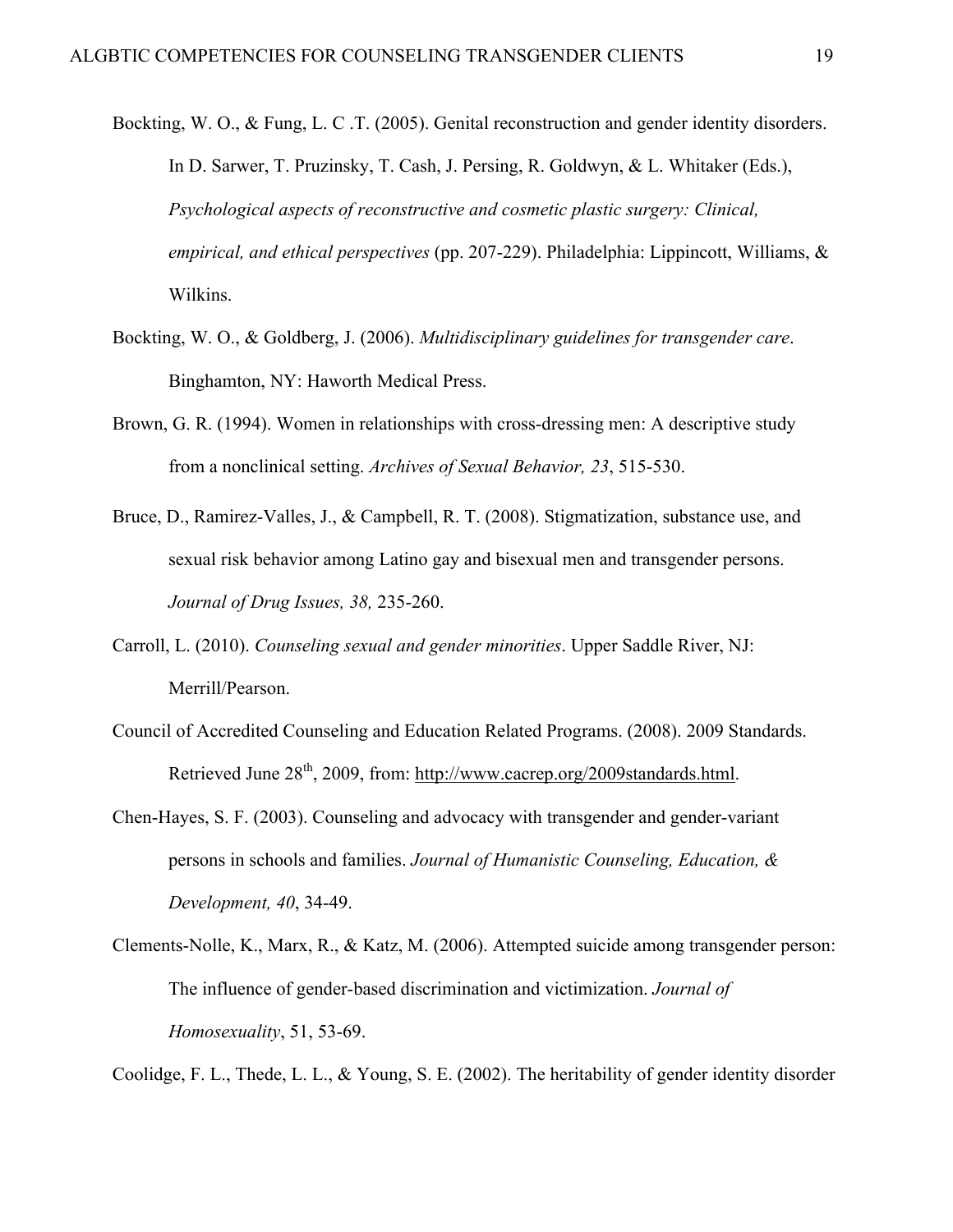in a child and adolescent twin sample. *Behavior Genetics, 32,* 251-257.

- Costa, L., & Matzner, A. (2007). *Male bodies, women's souls: Personal narratives of Thailand's transgendered youth.* Binghamton, NY: Haworth Press
- Crethar, H. C., Torres Rivera, E., & Nash, S. (2008). In Search of common threads: Linking multicultural, feminist, and social justice counseling paradigms. *Journal of Counseling and Development, 8*6, 269-278.
- Currah, P. (2006). Gender pluralism under the transgender umbrella. In P. Currah, R. M. Jung, & S. Minter (Eds.), *Transgender rights* (pp. 3-31). Minneapolis: University of Minnesota Press.
- Currah, P., Juang, R. M., & Minter, S. (2006). Introduction. In P. Currah, R. M. Juang, & S. Minter (Eds.), *Transgender rights* (pp. xiii-xxiv). Minneapolis: University of Minnesota Press.
- Currah, P., Minter, S., & Green, J. (2000). *Transgender equality: A handbook for activists and policy makers.* Washington, DC: Policy Institute of the National Gay and Lesbian Task Force/San Francisco: National Center for Lesbian Rights.
- Dahl, M., Feldman, J., Goldberg, J. M., & Jaberi, A. (2006). Physical aspects of transgender endocrine therapy*. International Journal of Transgenderism, 9*(3/4), 111-134.
- D'Augelli, A. R., Grossman, A. H., & Starks, M. T. (2006). Childhood gender atypicality, victimization, and PTSD among lesbian, gay, and bisexual youth. *Journal of Interpersonal Violence, 21,* 1462-1482.
- DiClemente, R. J., & Wingood, G. M. (1995). A randomized controlled trial of an HIV sexual risk reduction intervention for young African-American women. *Journal of the American Medical Association, 274*(16), 1271-1276.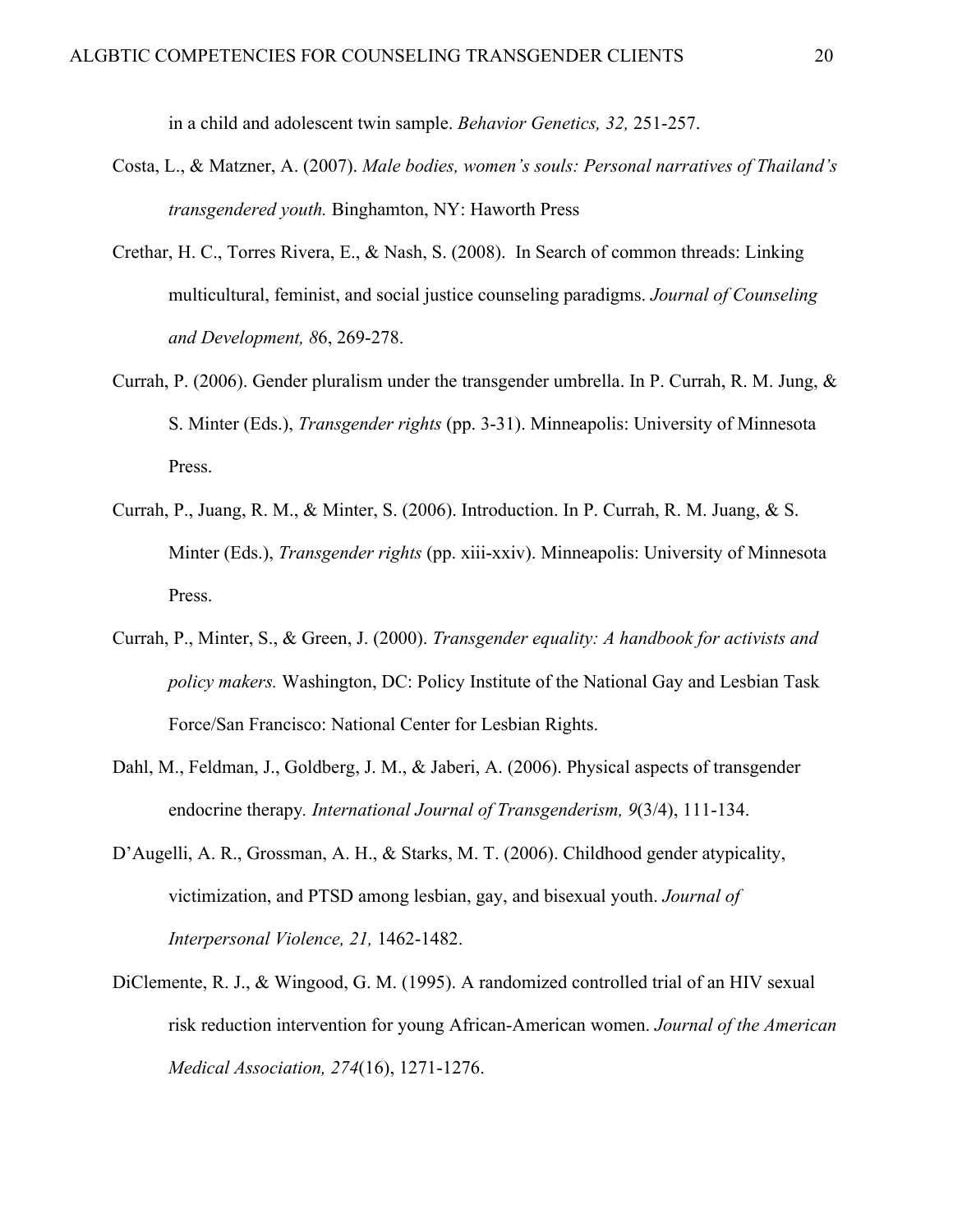- Edney, R. (2004). To keep me safe from harm? Transgender prisoners and the experience of imprisonment. *Deakin Law Review, 9,* 327-338.
- Ehrbar, R., Witty, M., Ehrbar, H. B., & Bockting, W. O. (2008). Clinician judgment in the diagnosis of gender identity disorder in children. *Journal of Sex & Marital Therapy, 34,*  385–41.
- Elze, D.E. (2007). Research with sexual minority youths: Where do we go from here? *Journal of Gay & Lesbian Social Services, 18*(2), 73 – 99.
- Fassinger, R. E., & Arsenau, J. R. (2007). "I'd rather get wet than be under that umbrella": Differentiating the experiences and identities of lesbian, gay, bisexual, and transgender people. In K. J. Bieschke, R. M. Perez, & K. A. Debord (Eds.) *Handbook of counseling and psychotherapy with lesbian, gay, bisexual and transgender clients* (2<sup>nd</sup> ed; pp. 19-50). Washington, DC: American Psychological Association.
- Feinberg, L. (1996). *Transgender warriors: Making history from Joan of Arc to RuPaul*. Boston: Beacon Press.
- Garofalo R., Deleon J., Osmer E., Doll, M., Harper, G. W. (2006). Overlooked, misunderstood and at-risk: Exploring the lives and HIV risk of ethnic minority male-to-female transgender youth. *Journal of Adolescent Health, 38*,230-236.
- Goodman, L. A., Liang, B., Helms, J. E., Latta, R. E., Sparks, E., & Weintraub, S. R. (2004). Training counseling psychologists as social change agents: Feminist and multicultural principles in action. *The Counseling Psychologist, 32*, 793-837.
- Green, E. & dickey, l. m. (2009). *Considerations for research with trans subjects and communities*. Retrieved 12/10/08 from: http://www.trans – academics.org/considerations\_research\_t.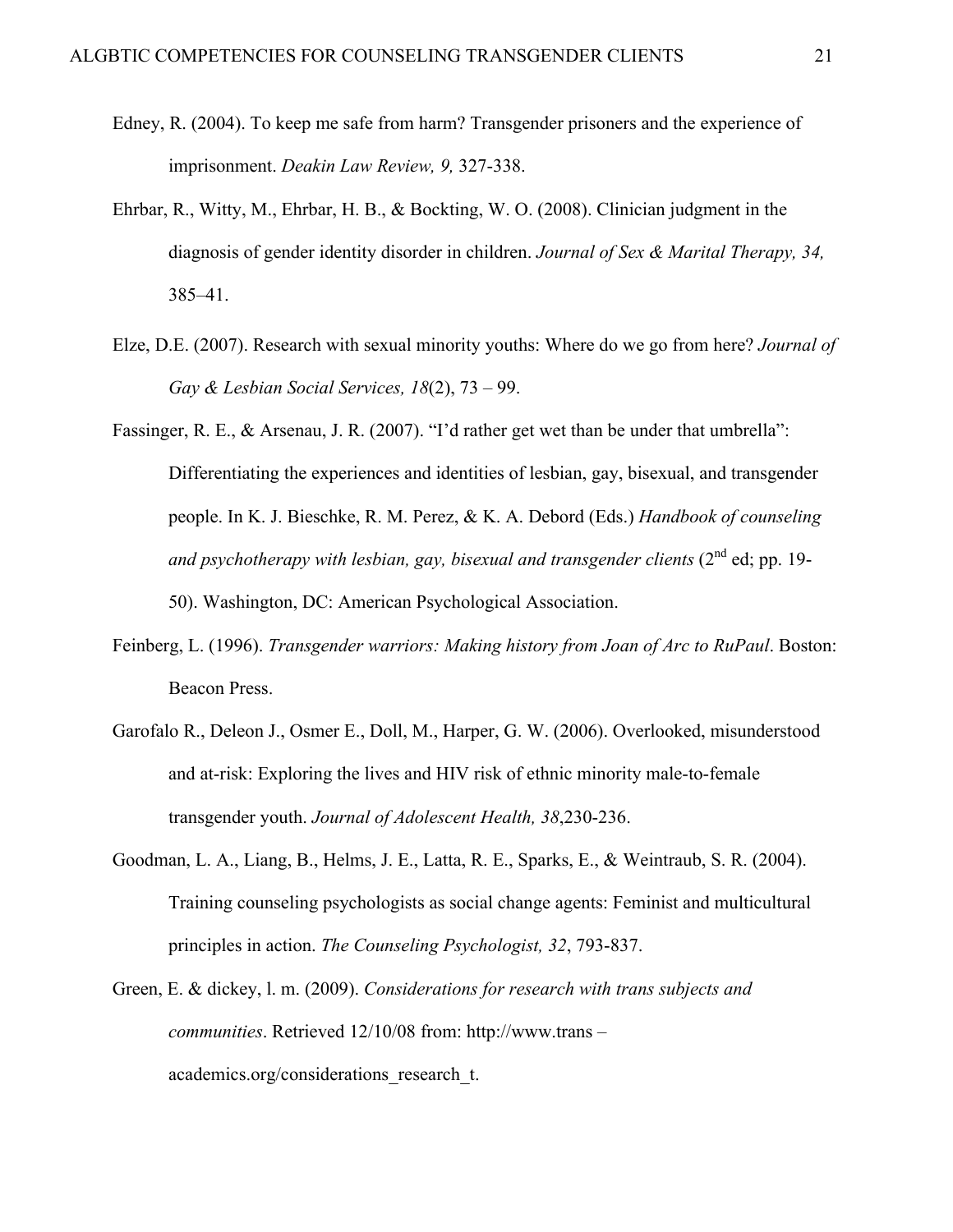- Grossman, A. H., & D'Augelli, A. R. (2006). Transgender youth: Invisible and vulnerable. *Journal of Homosexuality, 51*, 111-128.
- Grossman, A. H., & D'Augelli, A. R. (2007). Transgender youth and life-threatening behaviors. *Suicide and Life-Threatening Behavior*, *37*, 527-537.
- Grossman, A. H., D'Augelli, A. R., Howell, T. J., & Hubbard, S. (2005). Parents' reactions to transgender youths' gender nonconforming expression and identity. *Journal of Gay and Lesbian Social Services, 18*, 3-16.
- Grossman, A. H., D'Augelli, A. R., & Salter, N. P. (2006). Male- to-female transgender youth: Gender expression milestones, gender atypicality, victimization, and parents' responses. *Journal of GLBT Family Studies, 2*, 71-92.
- Herbst, J. H., Jacobs, E. D., Finlayson, T. J., M°Kleroy, V. S., Neumann, M.S., & Crepaz, N. (2008). Estimating HIV prevalence and risk behaviors of transgender persons in the United States: A systematic review. *AIDS & Behavior, 12*, 1-17.
- Human Rights Campaign. (2008). *Statewide employment laws and policies.* Washington, DC: Author. Retrieved June 24, 2008 from

http://www.hrc.org/documents/Employment\_Laws\_and\_Policies.pdf.

Human Rights Campaign Foundation. (2008). *Transgender inclusion in the workplace (*2nd ed.). Washington, D.C.: Author. Retrieved October 2, 2008 from:

http://www.hrc.org/documents/HRC\_Foundation

Transgender Inclusion in the Workplace 2nd Edition - 2008.pdf

Kenagy, G. P., & Bostwick, W. P. (2005). Health and social service needs of transgender people in Chicago. In Bockting W. O., Avery E, (Eds), *Transgender health and HIV prevention: Needs assessment studies from transgender communities across the United States* (pp.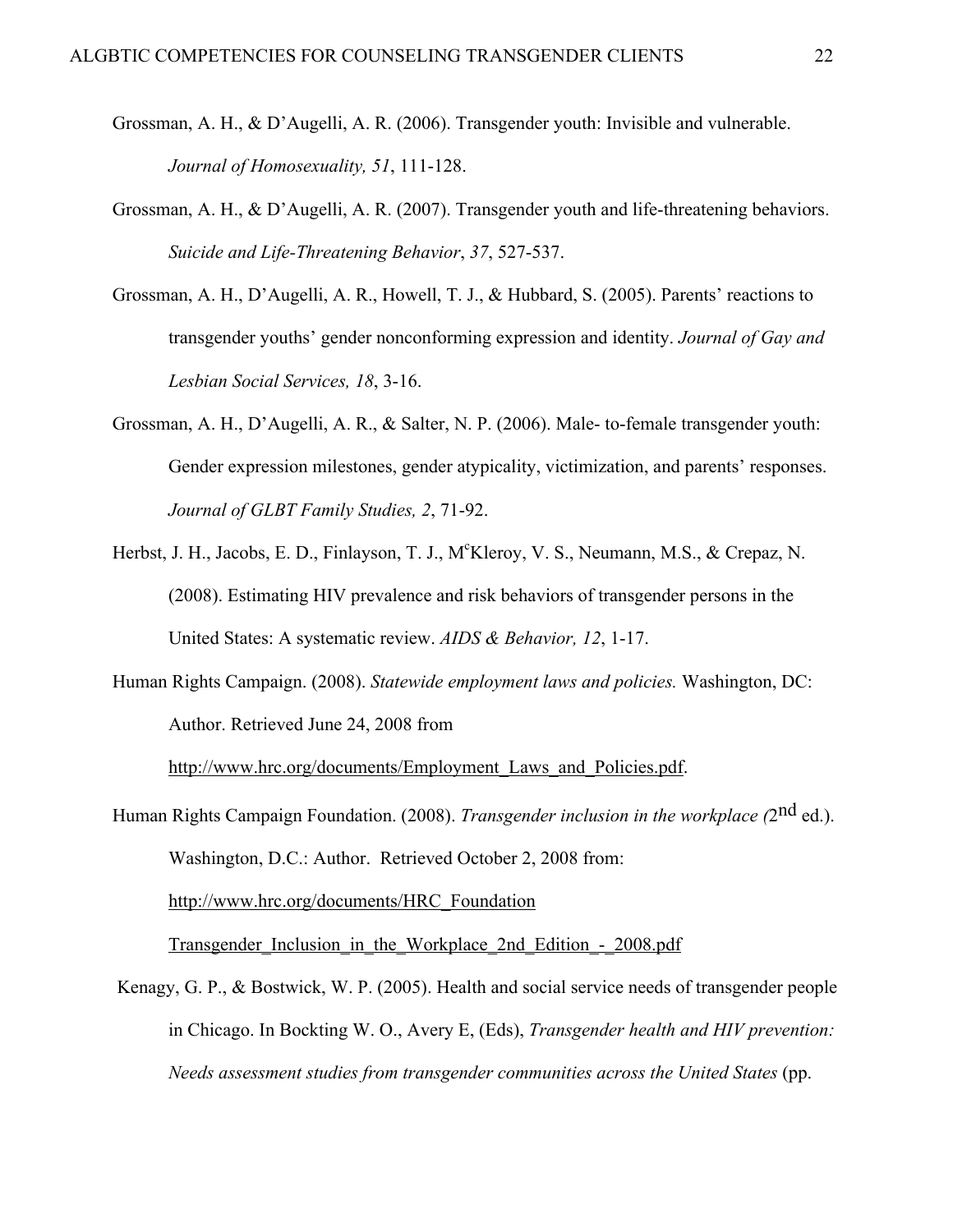57-66). Binghamton, NY: The Haworth Medical Press.

- Kenagy, G. P., & Hsieh, C. M. (2005). The risk less known: Female-to-male transgender persons' vulnerability to HIV infection. *AIDS Care, 17*, 195-207.
- Korell, S. C., & Lorah, P. (2007). An overview of affirmative psychotherapy and counseling with transgender clients. In K. J.Bieschke, R. M.Perez, & K. A.DeBord (Eds.), *Handbook of counseling and psychotherapy with lesbian, gay, bisexual, and transgender clients* (pp. 271–288). Washington, DC: American Psychological Association.
- Lambda Legal. (2008). *Bending the mold: An action kit for transgender youth*. Retrieved on April 22, 2009 from www.lambdalegal.org.
- Lev, A. I. (2004). *Transgender emergence: Therapeutic guidelines for working with gendervariant people and their families*. Binghamton, NY: The Haworth Clinical Practice Press.
- Lewis, J., Arnold, M., House, R., & Toporek, R. (2003). Advocacy competencies [Electronic version]. Retrieved February 15, 2009, from http://www.counseling.org/Publications.
- Lombardi, E. (2001). Enhancing transgender health care. *American Journal of Public Health, 91,*  869-872.
- Lombardi, E. L., Wilchins, R. A., Priesing, D., & Malouf, D. (2001). Gender violence: Transgender experiences with violence and discrimination. *Journal of Homosexuality, 42,*  89-101.
- Martin, J. & Meezan, W. (2003). Applying ethical standards to research and evaluations involving lesbian, gay, bisexual, and transgender populations. *Journal of Gay & Lesbian Social Services, 15*, 181-201.
- Meezan, W., & Martin J. (2003). *Research methods with gay, lesbian, bisexual, and transgender populations*. New York: Haworth Press.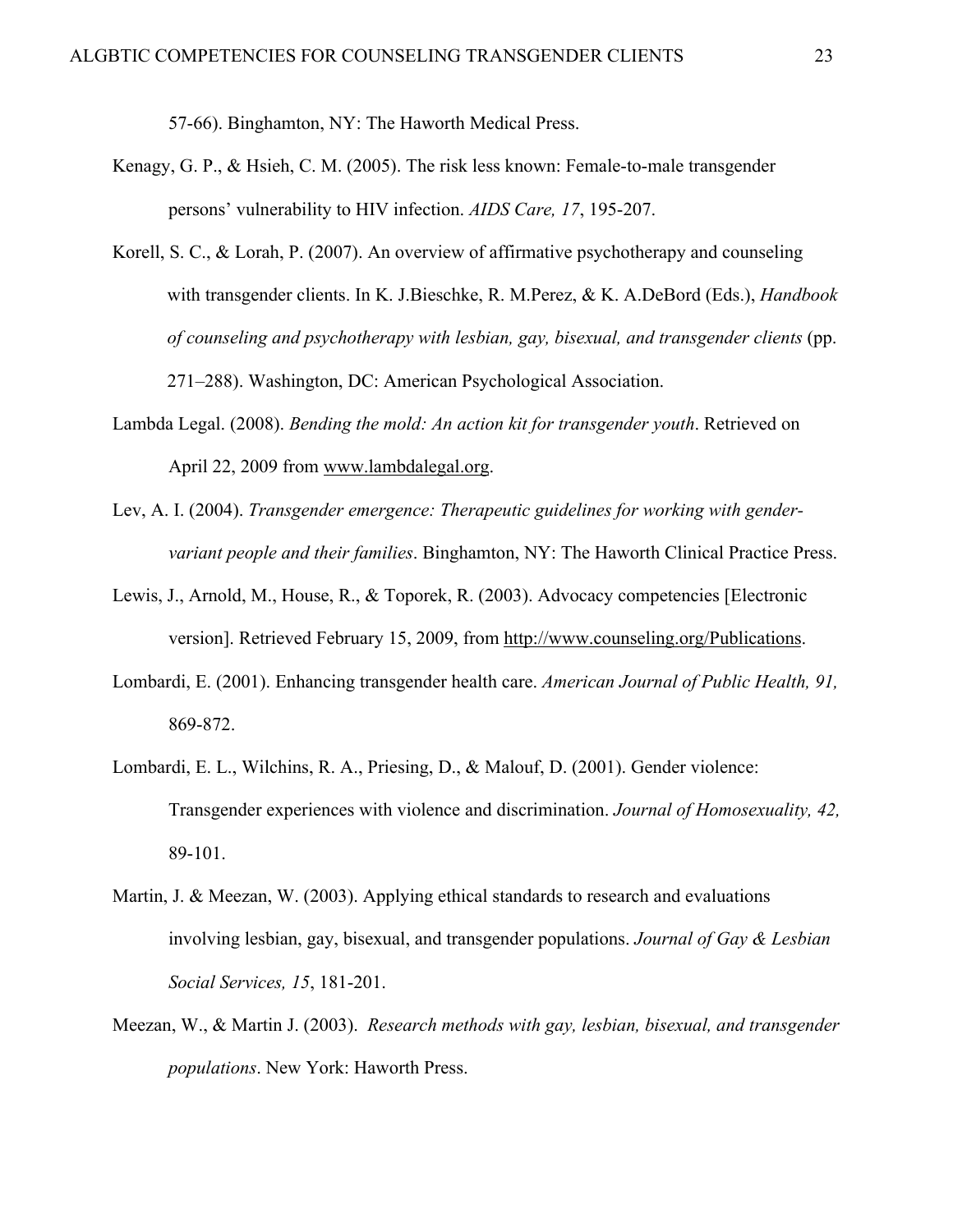- Meyer, W., Bockting, W., Cohen-Kettenis, P., Coleman, E., Diceglie, D., Devor, H., & et al. (2001, January-March). Harry Benjamin International Gender Dysphoria Association's the standards of care for gender identity disorders (6<sup>th</sup> version). *International Journal of Transgenderism* [online], 5(1). Retrieved online September 15, 2008 from: http://www.symposium.com/ijt/soc.2001/ index.htm.
- Myers, J. E. & Sweeney, T. J. (2005). *Counseling for wellness: Theory, research, and practice.* Alexandria, VA: American Counseling Association.
- National Center on Transgender Equality (2008). Retrieved online October 3, 2008 from: http://www.nctequality.org/Issues/employment.html.
- Nemoto, T., Operario, D., Keatley, J., Han, L., & Soma, T. (2004). HIV risk behaviors among male-to-female transgender persons of color in San Francisco. *American Journal of Public Health, 94*, 1193-1199.
- Newman, L. K. (2002). Sex, gender and culture: Issues in the definition, assessment and treatment of gender identity disorder. *Clinical Child Psychology & Psychiatry, 7,* 35- 360.
- O'Neil, M. E., McWhirter, E. H., & Cerezo, A. (2008). Transgender identities and gender variance in vocational psychology: Recommendations for practice, social advocacy, and research. *Journal of Career Development, 34*(3), 286-308.
- Pickering, D. L. (2005). Counselor self-efficacy with transgendered clients: Implications for training. *Dissertation Abstracts International,* DAI-A 66/10, 3577.
- Sanchez, F. J., & Vilain, E. (2009). Collective self-esteem as a coping resource for male-tofemale transsexuals. *Journal of Counseling Psychology, 56*(1), 202-209.

Sausa, L. A. (2005). Translating research into practice: Trans youth recommendations for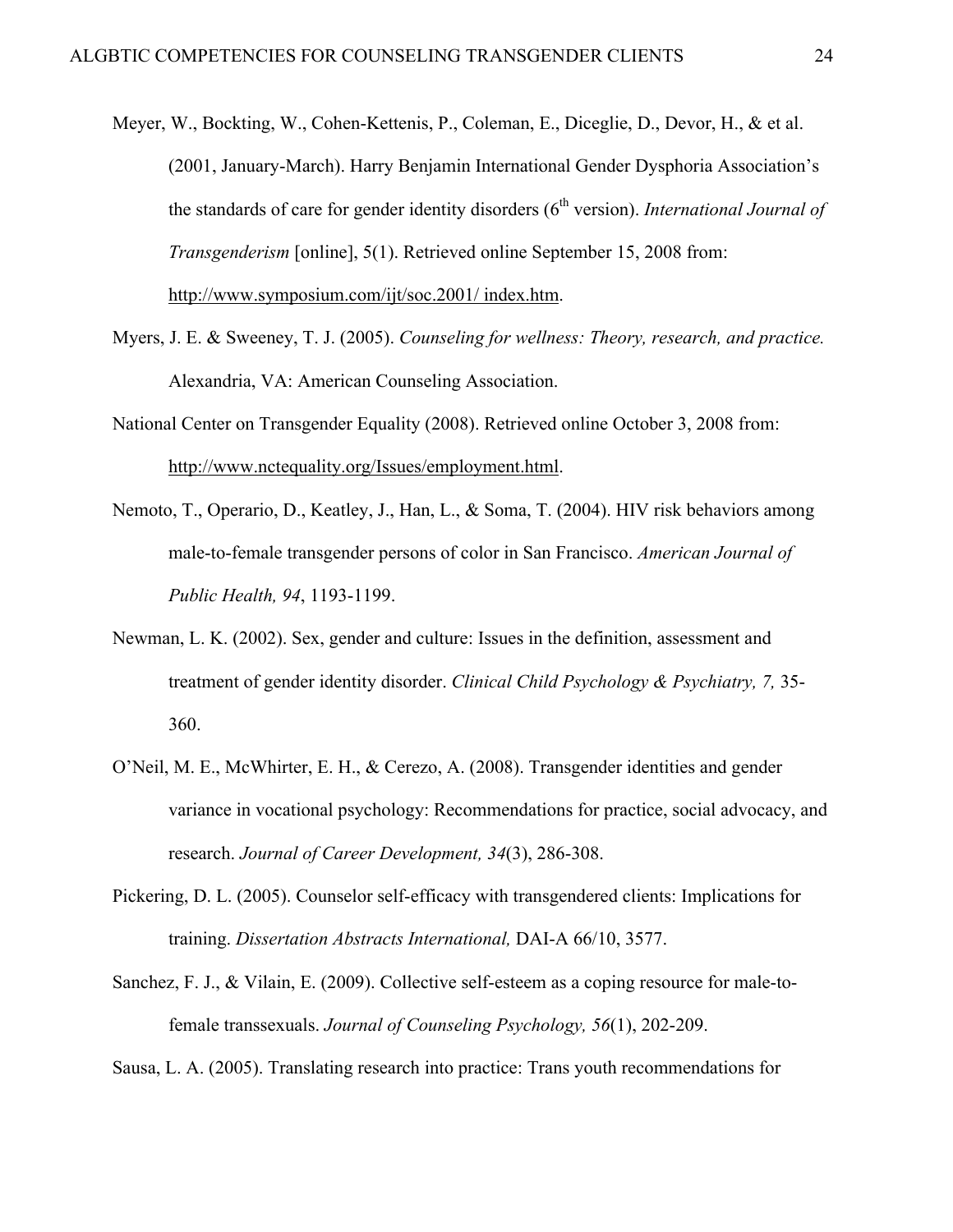improving school systems. *The Journal of Gay and Lesbian Issues in Education, 3*(1), 15-28.

- Schram, T. H. (2006). *Conceptualizing and proposing qualitative research*. Columbus, Ohio: Person.
- Sell, R. L., & Dunn, P. M. (2008). Inclusion of lesbian, gay, bisexual and transgender people in tobacco use-related surveillance and epidemiological research. *Journal of LGBT Health Research, 4*(1), 27 – 42.
- Singh, A. A., & Burnes, T. R. (in press). Creating developmentally-appropriate, safe counseling environments for transgender youth: The critical role of school counselors. *Journal of LGBT Issues in Counseling*.
- Singh, A. A., Hays, D. G., & Watson, L. (in press). The resilience experiences of transgender individuals. *Journal of Counseling and Development*.
- Sue, D. W., & Sue, D. (2008). *Counseling the culturally different: Theory and practice* ( $5<sup>th</sup>$  ed.). New York: Wiley.
- Sue, D. W., Arredondo, P., & McDavis, R. J. (1992). Multicultural counseling competencies and standards: A call to the profession. *Journal of Counseling & Development, 70*, 477- 486.
- Suppe, F. (1984). Classifying sexual disorders: The Diagnostic and Statistical Manual of the American Psychiatric Association. *Journal of Homosexuality, 9,* 9-28.
- Vanderburgh, R. (2009). Appropriate therapeutic care for families with pre-pubescent transgender/gender-dissonant children. *Child & Adolescent Social Work Journal, 26*, 135-154.
- White, C. H., & Goldberg, J. M. (2006). Social and medical transgender case advocacy.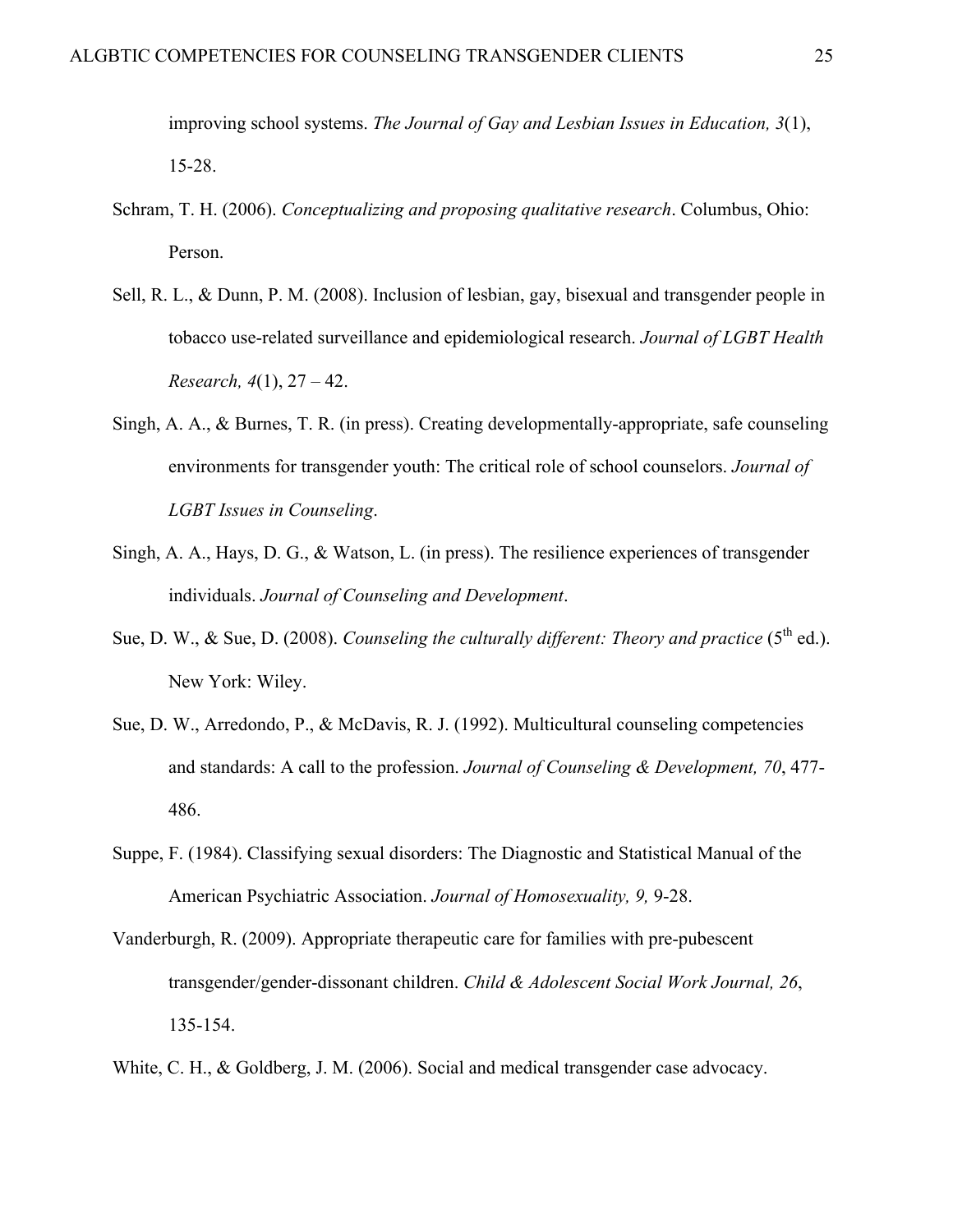*International Journal of Transgenderism, 9*(3-4), 197-217.

Wiersma, W., & Jurs, S. G. (2009). *Research methods in education*. Boston, Pearson.

- Worell, J., & Remer. P. (2002). *Feminist perspectives in therapy: Empowering diverse women*. New York: Wiley.
- Yalom, I. D., & Leszcz, M. (2005) The theory and practice of group psychotherapy (5<sup>th</sup> ed.). New York: Basic Books.
- Yuksel, S., Kulaksizoglu, B., T'urksoy, N. & Sahin, D. M. (2000). Group psychotherapy with female-to-male transsexuals in Turkey*. Archives of Sexual Behavior*, *29*, 279-290.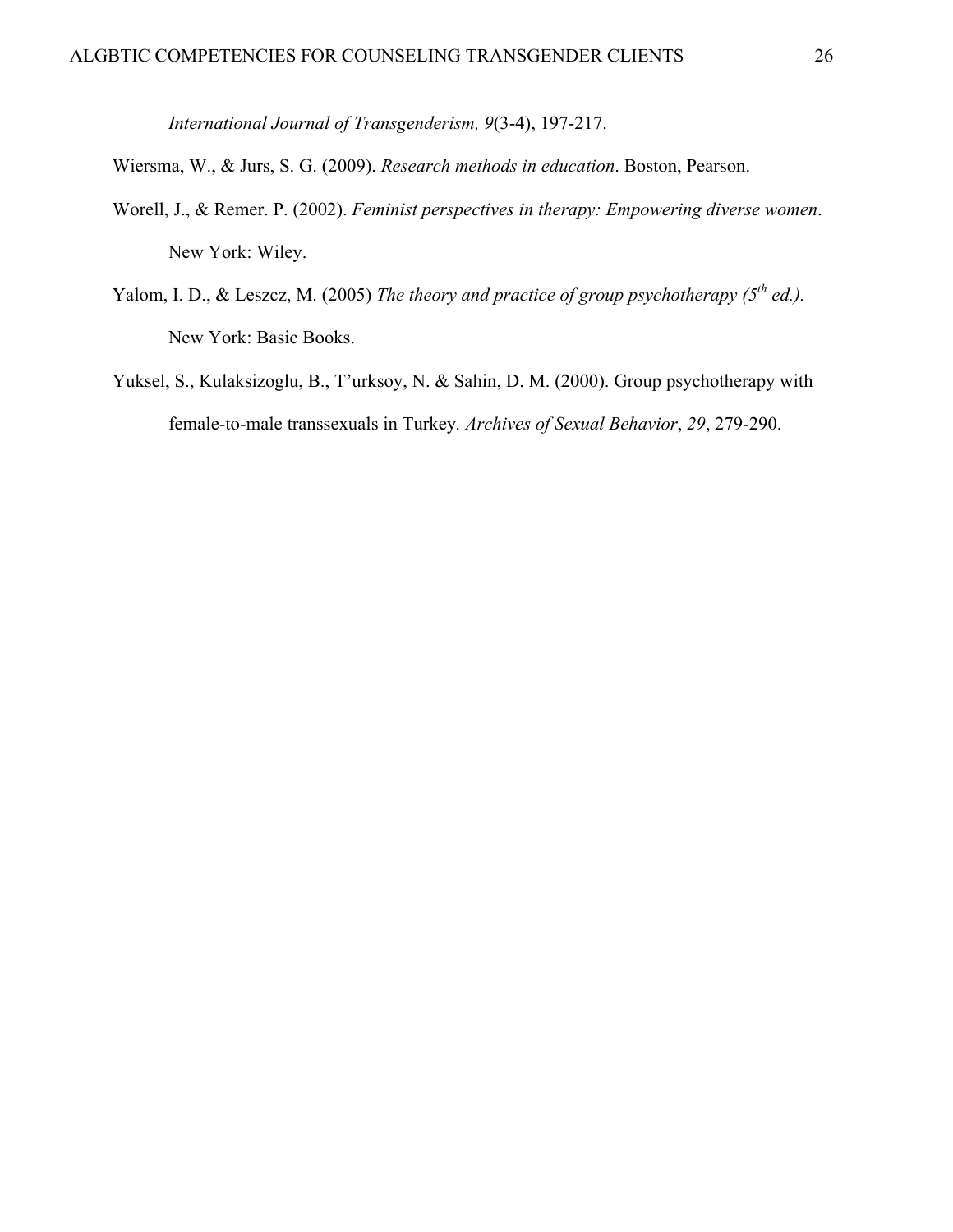# Appendix A

The authors of this document recommend the following as a growing list of some of the least restrictive terms available for use with transgender people, which are derived from the Lambda Legal (2008) publication*, Bending the mold: An action kit for transgender youth* and reproduced below with permission of Lambda Legal.

**Biological Sex, Sex:** a term used historically and within the medical field to refer to the chromosomal, hormonal and anatomical characteristics that are used to classify an individual as female or male.

**Classism:** a system of institutionalized practices and individual actions that benefits people who have wealth and power.

**Crossdresse**r**:** a person who, on occasion, wears clothing associated with another sex, but who does not necessarily desire to change his or her sex. Many crossdressers identify as heterosexual but can have any sexual orientation.

**Drag King / Drag Queen:** a performer who wears the clothing associated with another sex, often involving the presentation of exaggerated, stereotypical gender characteristics. The performance of gender by drag queens (males in drag) or drag kings (females in drag) may be art, entertainment and/or parody.

**FTM (Female to Male), Transgender Man:** terms used to identify a person who was assigned the female sex at birth but who identifies as male.

**Gender:** a set of social, psychological and emotional traits, often influenced by societal expectations, that classify an individual as feminine, masculine, androgynous or other.

**Gender Binary:** the concept that everyone must be one of two genders: man or woman.

**Gender Expression:** The outward manifestation of internal gender identity, through clothing, hairstyle, mannerisms and other characteristics.

**Gender Identity:** the inner sense of being a man, a woman, both or neither. Gender identity usually aligns with a person's sex, but sometimes does not.

**Gender Dysphoria:** an intense, persistent discomfort resulting from the awareness that the sex assigned at birth and the resulting gender role expectations are inappropriate. Some consider gender dysphoria to be a symptom of Gender Identity Disorder, a health condition recognized by the American Psychiatric Association. Many transgender people do not experience gender dysphoria.

**Genderqueer:** a term used by some people who may or may not identify as transgender, but who identify their gender as somewhere on the continuum beyond the binary male/female gender system.

**Gender-Nonconforming:** behaving in a way that does not match social stereotypes about female or male gender, usually through dress or physical appearance.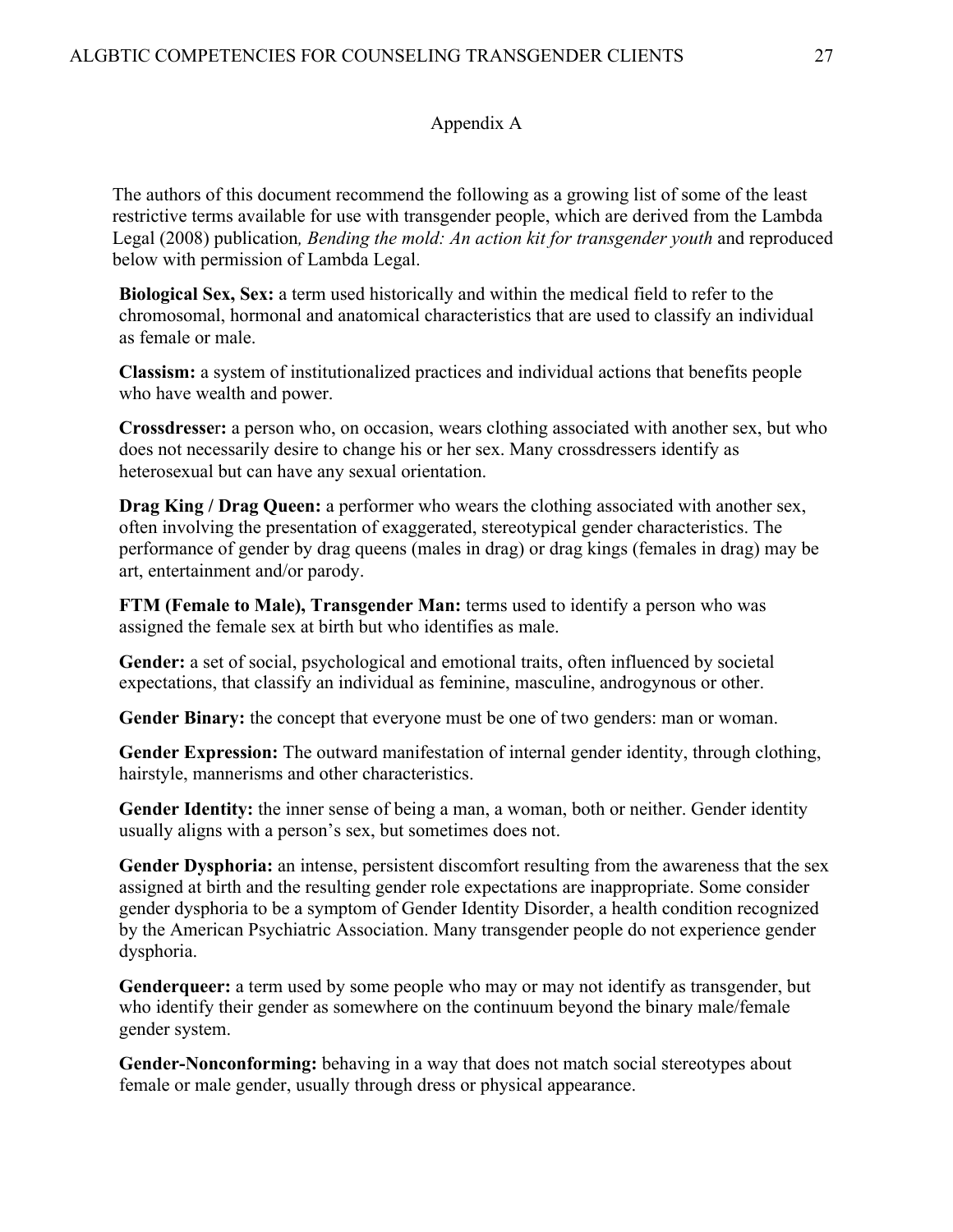**Gender Role:** the social expectation of how an individual should act, think and feel, based upon the sex assigned at birth.

**Gender Transition:** the social, psychological and medical process of transitioning from one gender to another. Gender transition is an individualized process and does not involve the same steps for everyone. After gender transition, some people identify simply as men or women.

**Hormone Therapy:** administration of hormones and hormonal agents to develop characteristics of a different gender or to block the development of unwanted gender characteristics. Hormone therapy is part of many people's gender transitions and is safest when prescribed and monitored by a health care professional.

**MTF (Male to Female), Transgender Woman:** terms used to identify a person who was assigned the male sex at birth but who identifies as female.

**Oppression:** the acts and effects of domination of certain groups in society over others, caused by the combination of prejudice and power. Systems of oppression include racism, sexism, homophobia and transphobia.

**Post-Op, Pre-Op, Non-Op:** terms used to identify a transgender person's surgical status. Use of these terms is often considered insulting and offensive. Surgical status is almost never relevant information for anyone except a transgender person's medical providers.

**Privilege:** social and institutional advantages that dominant groups receive and others do not. Privilege is often invisible to those who have it.

**Racism:** a system of institutionalized practices and individual actions that benefits white people over people of color.

**Sex Reassignment Surgery (SRS):** any one of a variety of surgeries involved in the process of transition from one gender to another. Many transgender people will not undergo SRS for health or financial reasons, or because it is not medically necessary for them.

**Sexism:** a system of institutionalized practices and individual actions that benefits men over women.

**Transgender or Trans:** an umbrella term used to describe those who challenge social gender norms, including genderqueer people, gender-nonconforming people, transsexuals, crossdressers and so on. People must self-identify as transgender in order for the term to be appropriately used to describe them.

**Transphobia:** the irrational fear of those who challenge gender stereotypes, often expressed as discrimination, harassment and violence.

**Transsexual:** a person who experiences intense, persistent, long-term discomfort with their body and self-image due to the awareness that their assigned sex is inappropriate. Transsexuals may take steps to change their body, gender role and gender expression to align them with their gender identity.